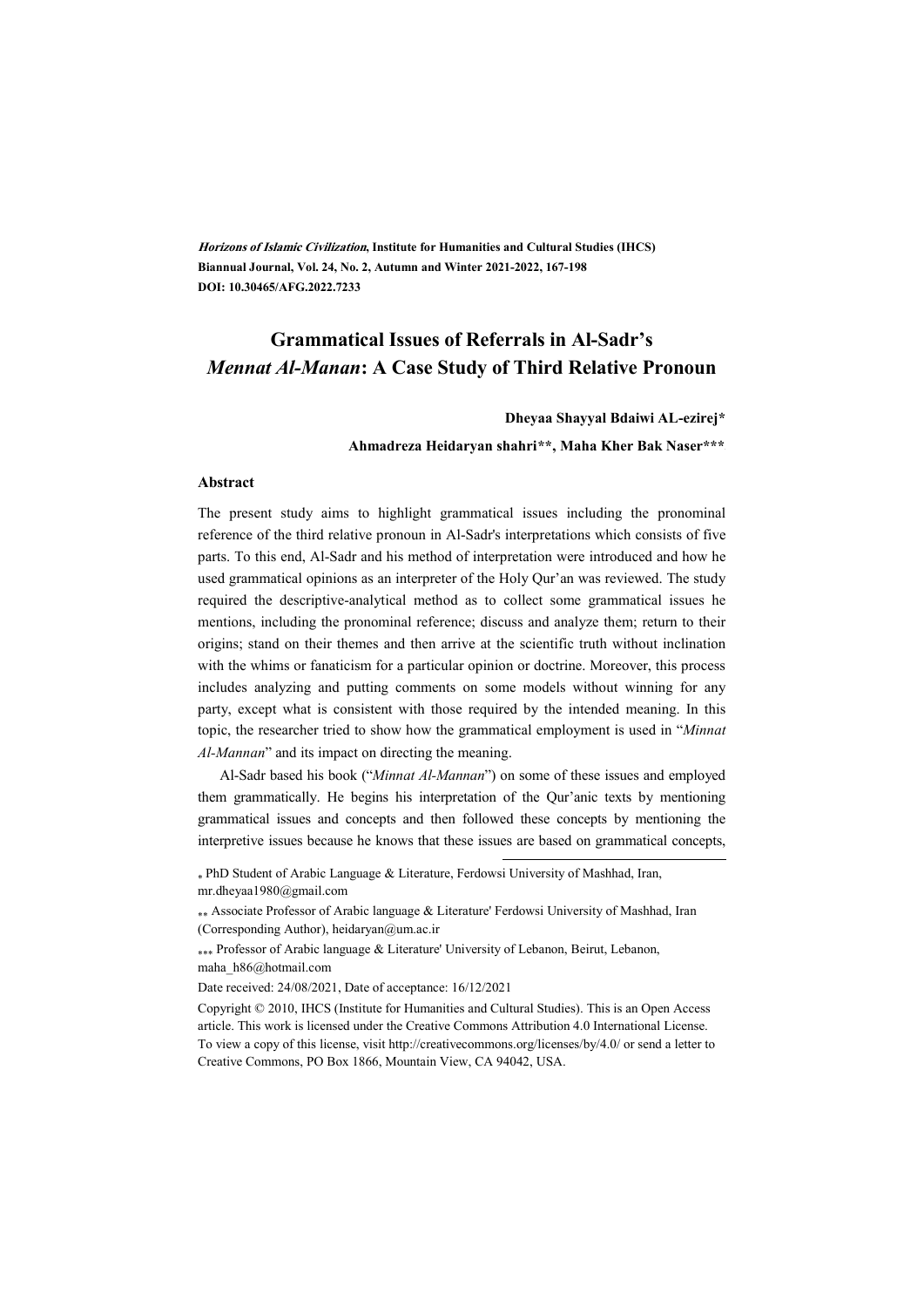so the issue of grammatical employment was important in his thought and all sources of grammatical citation and interpretation, and we have also preferred that The path of this research is based on the holy text of the Quran. Because of the majesty of this text, and the broadness of its interpretations according to Sayid Muhammad al-Sadr, and it is a highlight of his ability in the Qur'anic interpretation, by employing some of the grammatical chapters and their issues in clarifying the Qur'anic connotations.

In this study, the researcher tried to answer the following questions: How was the pronoun grammatically employed in the interpretation and analysis of the Qur'anic text? How was Muhammad al-Sadr's view of the pronoun within the Qur'anic context? Was Al-Sadr one of the advocates of strictness and adherence to grammatical rules, and what is his approach in dealing with grammatical issues in *Minnat Al-Manan*?

This study will be different from the previous studies with its focus on the process of description and analysis of the linkage models in this conscience and its diversity and transformation according to Al-Sadr.

The study concluded with a number of results, which can be summarized as follows. Employment of grammatical issues is the reason for the large number of grammatical and explanatory styles Seyyed Sadr used for the absent pronoun, as it gives him the most space for answering the questions that are asked to the readers and forms a number of ideas about the meaning, and he sees that the pronoun comes as a link in many grammatical chapters, and the link in it is more common than linking with repetition. which is the origin of the linkage.

It was found during the research that Al-Sadr tends to give priority to the appropriate meaning and context instead of the grammatical rules as a victory for the meaning, so he is the one who controls the text and not the grammatical rules, but grammatical opinions, relying on his linguistic and fundamentalist these rules cannot be ignored or neglected, also they cannot be sanctified at the expense of the exact meaning of the honorable text. His ability to weigh between the culture in his analyzes of the grammatical pronoun.

The Qur'anic text has an open text, not closed, and everything in it can be said provided there is evidence and proof. It is clear that he tends to benefit from important sciences when analyzing the Qur'anic texts, as he theoretically relies not only on grammatical rules, but on logic, etymology and the basic principles of *Minnat –Manan.* He was not a caller of strictness and adherence to grammatical rules, and the normative approach does not take an article in its treatment of grammar issues.

The pronoun of the matter is important in clarifying the meaning, and glorifying the noun (the lexical indicative element), and its role was not limited to linking only sentences, but rather the chest relied on it in the interpretation and removing confusion and ambiguity in many contexts of the woodcutter, and this is through searching for the reference of the pronoun and identifying to him, and the extent of the strength of the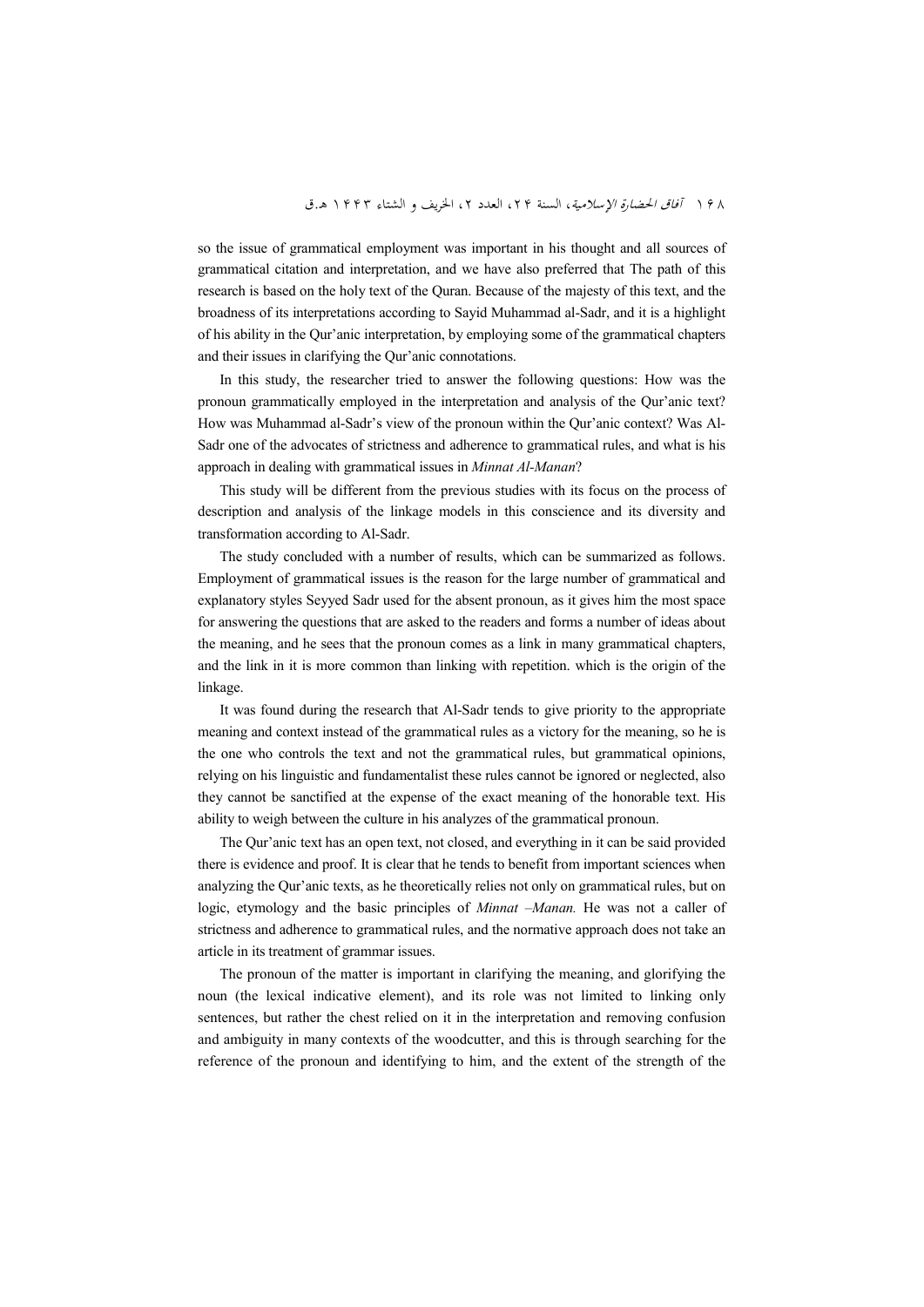# توظيف القضايا النحوية في دراسة الإحالات … (ضياء شيال بديوي آل أزيرج وآخرون) ١٦٩

moral harmony that occurs between them. We sometimes see that he rejects the idea of textual appreciation and interpretation, while he is not forced to interpret in the honorable text.

**Keywords:** Employment of pronoun, Sayid Muhammad al-Sadr, grammatical issues, Mennat al-Manan, the sacred text.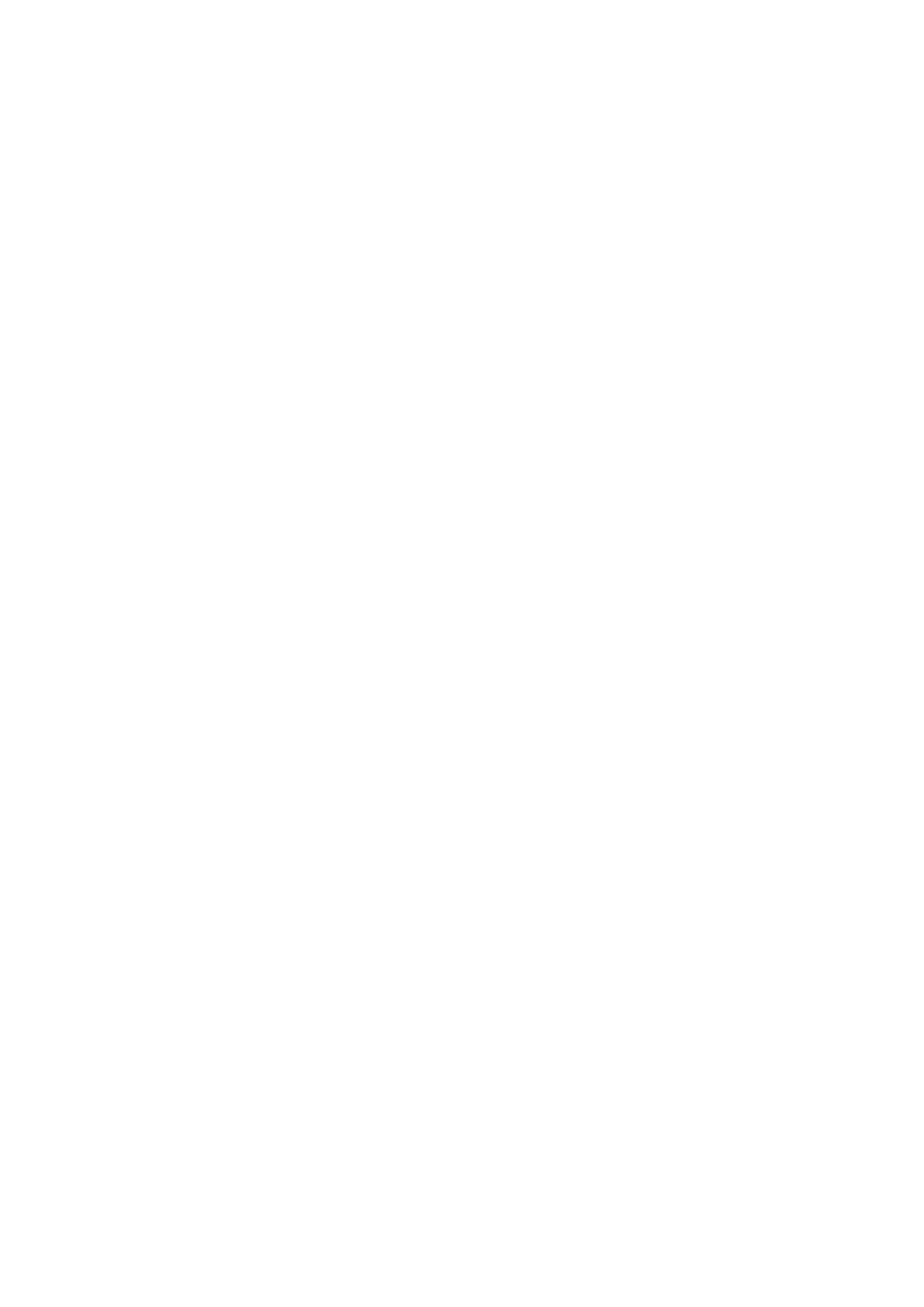آفاق الحضارة الإسلامية، أكاديمية العلوم الإنسانية والدراسات الثقافية مجلة علميّة نصف سنويّة (مقالة علميّة محكّمة)، السنة ٢٤، العدد ٢، الخريف و الشتاء ١٤٤٣ هـ.ق، ١٩٧ – ١٩٨

> **توظيف القضايا النحوية في دراسة الإحالات عند السيد الصدر في منة المنان ؛ ً دراسة قضية الربط بضمير الغائب أنموذجا**

\* **ضياء شيال بديوي آل أزيرج**

احمدرضا حيدريان شهری<sup>ه</sup>ٌّ، مها خير بک ناصر<sup>®</sup>ٌ\*

**الملخص** تمثلت أهمية الدراسة هنا أنحا تحاول إبراز القضايا النحوية ومنها الإحالة الضميرية بضمير الغائب عند الصدر في تفسيره من خلال أجزاءه الخمسة، والدراسة تهدف إلى التعريـف بالصـدر ومنهجـه في التفسـير، وكيفيــة طرقـه الأراء النحويـة مفسـراً للقرآن، اقتضت الدراسـة المـنهج الوصـفي التحليلـي، والغـرض منهـا هـو جمـع بعـض القضايا النحوية التي يذكرها ومنها الإحالة الضميرية ومناقشتها وتحليلها وردّها إلى أصـولها والوقـوف علـى موضـوعاتما، وتحليـل بعـض النمـاذج والتعليـق عليهـا دون ٍ ما، إلا ما يتسق مع ما يقتضيه المعنى المطلوب، حـاول الباحـث في الانتصار لجهة هذا الموضوع عرض كيفية التوظيف النحوي في (منة المنان) وبيان تأثيرها في توجيه

\*\*\* أستاذة في قسم اللغة العربية وآدابها، الجامعة اللبنانية، بيروت، لبنان، maha h86@hotmail.com تاريخ الوصول: ٠٢/ ٠٦/ ١٤٠٠ ، تاريخ القبول: ٢٥/ ٠٩/ ١٤٠٠

.

<sup>\*</sup> طالب الدكتوراه في قسم اللغة العربية وآدابها، جامعة فردوسي مشهد، إيران، mr.dheyaa1980@gmail.com \*\* أستاذ مشارك في قسم اللغة العربية وآداا، جامعة فردوسي مشهد، إيران (الکاتب المسؤول) ، heidaryan@um.ac.ir

Copyright © 2018, IHCS (Institute for Humanities and Cultural Studies). This is an Open Access article distributed under the terms of the Creative Commons Attribution 4.0 International, which permits others to download this work, share it with others and Adapt the material for any purpose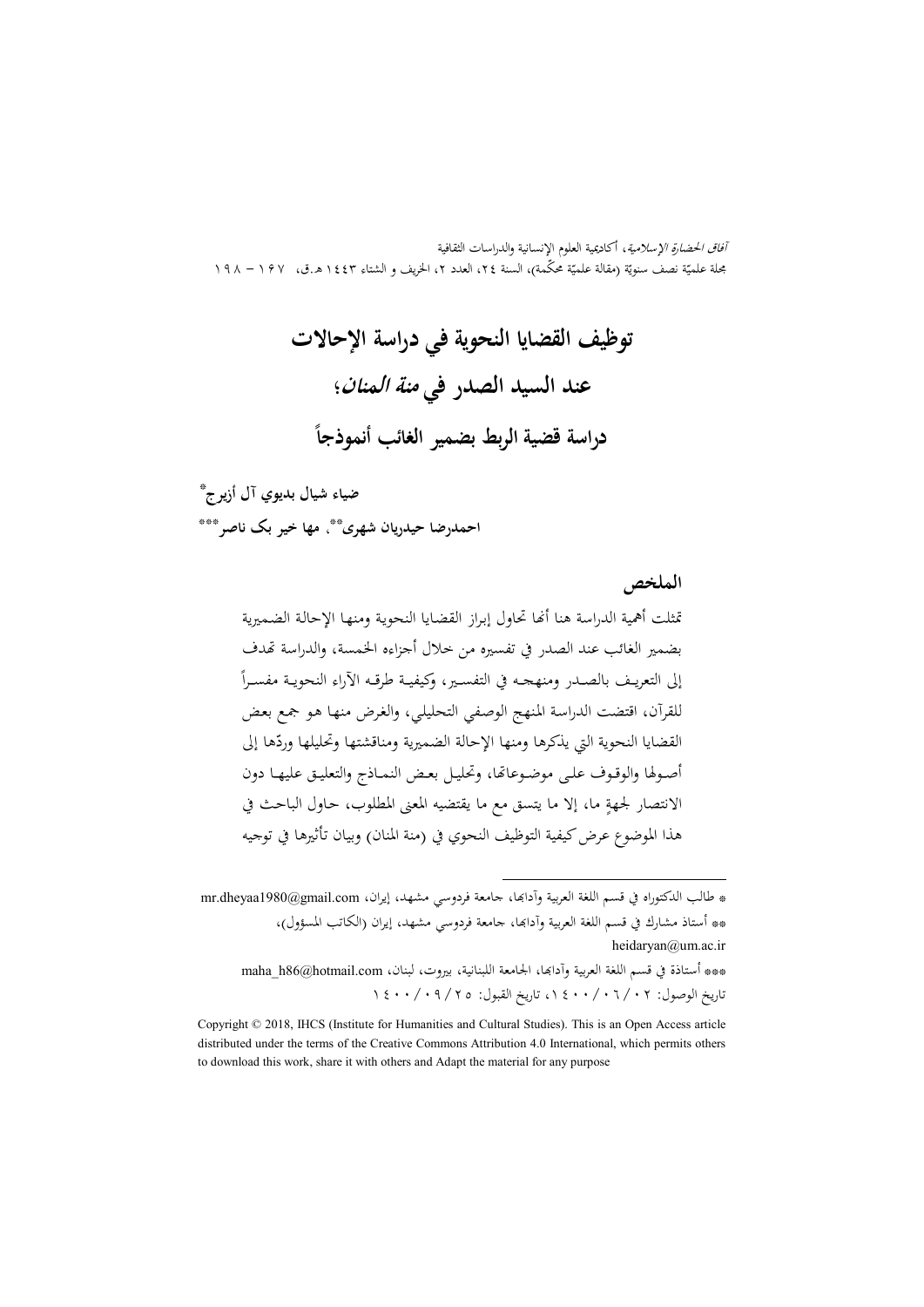١٧٢ *آفاق الحضارة الإسلامية*، السنة ٢٢، العدد ٢، الخريف و الشتاء ١۴۴٣ هـ.ق

المعـــنى. وانتهـــت الدراســـة إلى جملـــة مـــن النتـــائج يمكـــن إيجازهـــا كـــالآتي: كثـــرة الأطروحـات كـان سبباً وراء توظيـف المسـائل النحويـة في كتـاب منـة المنـان، وأنَّـه يُعطي الأولوية للمعنى لمناسبة السياق بدلاً من القواعد النحويّة، واستطاع من خلال ضمير الغائب إزالة الكثير من اللبس والإام في الكثير مـن سـياقات الـنص ورفضه لفكرة التقدير النحوي والتأويل فيه، وانه قد استقى مادته العلمية من كتب النحـو وكتـب إعـراب القـرآن، وكـذلك وجـدناه كثـيرا مـا يـورد آراء نحويـة نقـلاً عـن المدرستين البصرية والكوفية، ويطرح رأيه دون التحيز لجهةٍ معينة. **الكلمات الرئيسة:** توظيف الضمير، السيد الصدر، القضايا النحوية، منة المنان، النص المقدس.

### **.١ المقدمة**

ـدف القضـايا النحويـة، والـدرس الـدلالي في الدراسـات الحديثـة إلى عـدم التفرقـة بـين الجـانبين النحـوي والـدلالي، غـير أنَّـه توجـد هنـاك مشـكلة لاسـيما عنـد أصـحاب النظريـات النحويـة الحديثــة، في كيفيــة توظيــف القضــايا النحويــة في اتســاق الــنص؟ والســيد الصــدر أســس كتابــه (منة المنـان) علـى بعض هـذه القضـايا وتوظيفهـا نحويّاً؛حيـث يبـدأ تفسـيره للنصـوص القرآنيـة بذكر المسائل والمفـاهيم النحوية ثم يتبـع هـذه المفـاهيم بـذكر القضـايا التفسـيرية لعلمـه بـأنَّ هـذه القضـايا تقـوم علـى المفـاهيم النحويـة، فكـان لمسـألة التوظيـف النحـوي أهميـة في فكـره، وعلـى جميع مصـادر الاستشـهاد النحوي والتفسـير، ولأننـا قـد آثرنـا أن تكـون معالجـة البحـث مختصـةً بالنص القرآني لجلالة هذا النص، وسعة تأويلاته عند السيد محمد الصدر، ومنها يكون إبرازاً لقدرتــه في تفســير القــرآن، عــن طريــق توظيفــه لــبعض الأبــواب النحويــة ومســائلها في بيــان الدلالات القرآنية.

وتسـعى هـذه الدراسـة إلى بيـان كيفيـة توظيـف بعـض القضـايا النحويـة إذ لا يمكننـا في هـذه الدراسة أن نحيط بحا جميعاً، وتناول الباحث هذه الدراسة لتوثيق بعض القضايا النحوية التي أوردها في تفسيره من كتب النحو وكتب إعراب القرآن وبيان معانيـه، تمثلـت أهميـة الدراسـة أـا تحاول إبراز القضايا النحوية ومنها الإحالة الضـميرية عنـد الصـدر في تفسـيره مـن خـلال أجـزاءه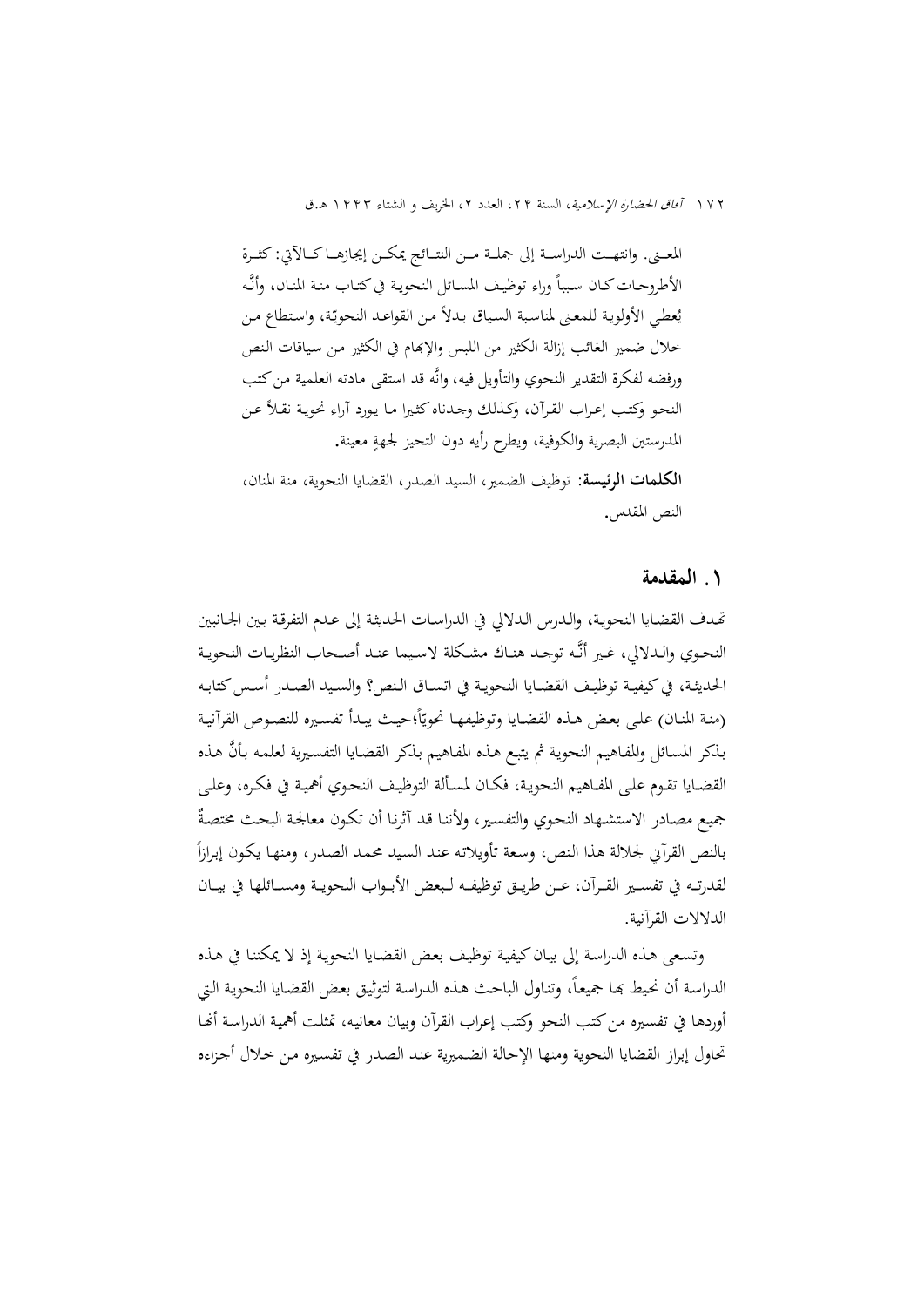الخمسة، وهـدفت الدراسـة للتعريـف بالصـدر ومنهجـه في التفسـير، وكيفيـة تناولـه الآراء النحويـة في تفسير القرآن، وانه قد استقى مادته العلمية من كتب النحـو وكتـب إعـراب القـرآن، وكـذلك  $\overline{a}$ وجدناه كثيراً ما يورد آراء نحوية نقـلاً عـن المدرستين البصرية والكوفيـة، ويطرح رأيه دون التحيز لجهةٍ معينة إلا أنه كان ميّالاً المذهب الكوفي،كما أنَّ للنحو دورٌ بارزٌ في فهم معاني الآيات، وجدنا له اجتهادات خاصة في ذلك.

العلمـاء يستعملون مصطلح التوظيف النحوي لجرد بيـان القواعـد النحوية مـن أجـل تيسير النحو للمبتدئين، ولكن الغرض الأساس في استعمال هـذا المصـطلح عنـد الكثـير مـنهم يربطـون النحو بالدلالة وهو بيان الوظائف الدلالية للقضايا النحوية. والحق يلزمنا أن نقول هذا العنصـر يلتقي بعض العناصر ويتفاعـل ليصـل إلى نـاتج دلالي للجانـب النحـوي، أو مـا يسـمى بالدلالـة '<br>' النحوية، بدءًا من اختيار المفردة معجمياً التي تشغل الوظيفة النحوية، وتميئة دخولها في علاقة نحويـة معينـة مـع كلمـةٍ أخـرى أو جملـة لتشـغيل وظيفـة أخـرى داخـل الجملـة أو الـنص نفسـه، بعـدها تحـدد الوظـائف النحويـة لهـذا العنصـر، وتكـوين علاقـات تركيبيـة بـين عناصـر التركيـب، وتكوين الناتج الدلالي الذي يتكـون منـه المعـنى بصـورته التركيبيـة المتسـقة، ومـن هنـا تظهـر دلالـة القضية النحوية مركبةً من جميع هذه العناصر. <u>:</u>

### **١.١ إشكالية البحث**

لابد من الإشارة هنا في البحث إلى مفهوم الوظيفـة النحويـة أو بـ (النحو الوظيفي) بأضًّا فروع السنية حديثة مهمتها تفسير العلاقة بين المكونات الأساسية للجملة ومبينةٌ لحقيقة الوظائف الــتي يؤديهــا كــل مكــون حســب الارتبــاط الــذي يحــدث قبلهــا وبعــدها (العبيــدي:٢٠٠٨، ٢٢٧)، القضية النحوية لا تنفصل عن نظام اللغة بكل مستوياتها الأخرى، بل تأخذ طـابع التكامل فيما بينها دون فاصلٍ يُعيق هذا التكامل وحركةِ التداخل بينها وبين عناصر اللغة، ولعـل الكشـف الـدقيق والـوعي الناضـج في هـذه الحقيقـة كفيـل يبـين تـأثير هـذه القضـايا النحويـة داخل النص القرآني باعتبارها جزءاً مكملاً لبيان تماسك النص والكشف عن دلالته، ووظيفة المُفَسِّر أن يُلمَّ بمذه القضايا من أجل تأويلها لخدمةِ وبيانِ تماسك النص.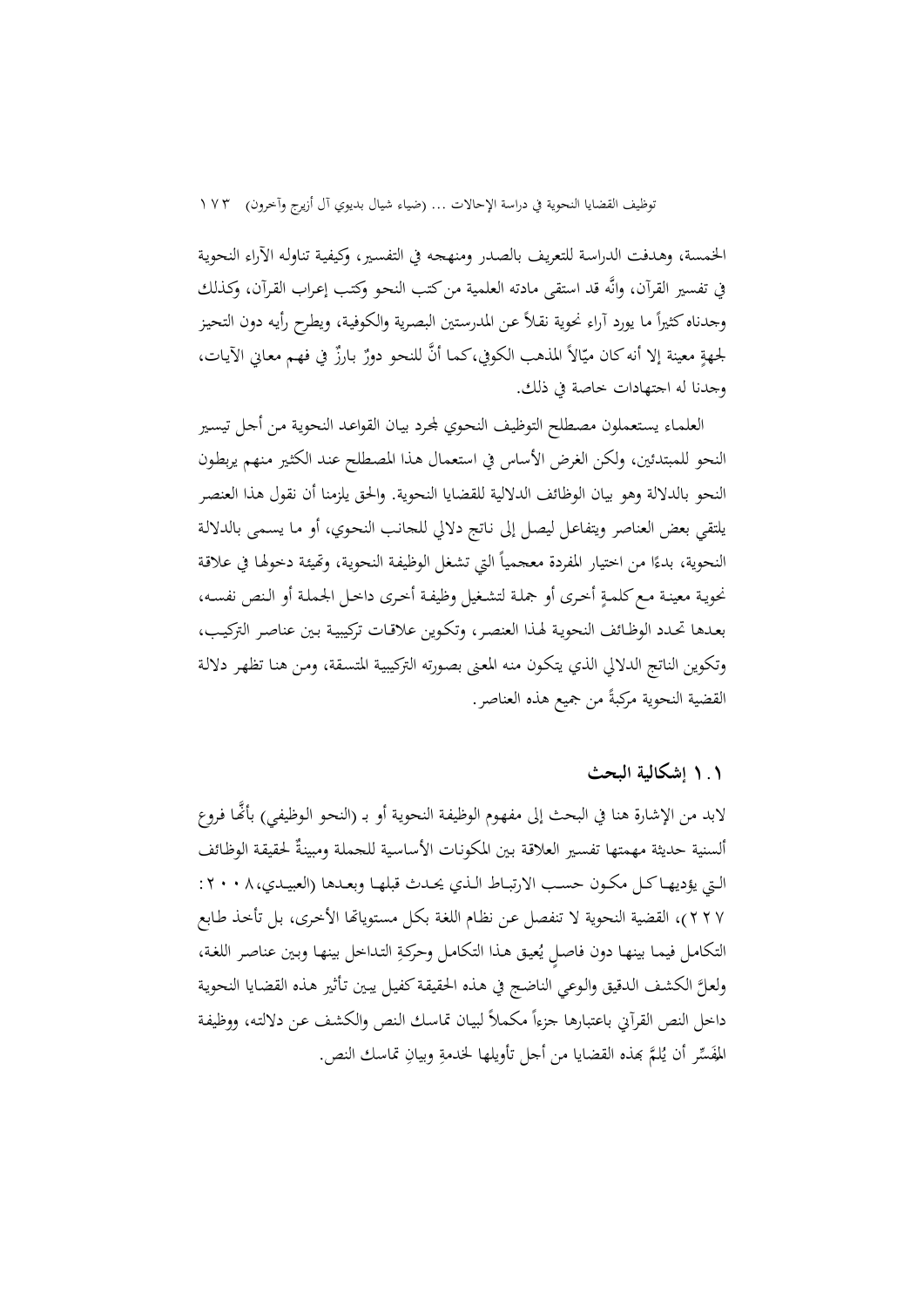١٧ آفاق الحضارة الإسلامية ا، لسنة ،٢ العدد ،٢ الخريف و الشتاء ١٣ هـ.ق

# **٢.١ أسئلة البحث** – كيف وظَّف السيد الصدر الضمير نحوياً في التفسير والتحليل للنص القرآني؟ - كيف كانت نظرة السيد محمد الصدر للضمير داخل السياق القرآني؟ – كيف كانت معالجته للمسـائل النحوية وهـل كـان من دعـاة التشـدّد والالتزام بالقواعـد النحوية وما هو منهجه فيها؟

### **٣.١ خلفية البحث**

هناك مقـال بعنوان:«الإحالـة الضـميرية وأثرهـا في التماسك النَّصّي للقرآن الكريم »للدكتورة ميساء طه خماس ,فی هـذا المقـال حاولـت بيـان الإعجـاز القـرآني مـن خـلال اسـتعمال الإحالـة الضــميرية وأثرهــا في الــربط بــين الآيــات وتماســكها والدراســة اتخــذت ســورة الملــك نموذجــا لهــا، ومقـال«الإحالـة بالضمـائر ودورهـا في تحقيـق الـترابط في النَّصِّ القـرآني ( ٢ ٠ ٢م» لنائـل محمـد إسماعيل، والباحث فيهـا اعتمـد علـى ضـمائر (الـذات والشـأن والفصـل) وحـاول فيهـا إبـراز دور هـذه الضـمائر في إبـراز تماسـك النَّصّ وتجسـيد وحدتـه وبنيّتـه وهـي الوسـيلة الأقـوى في بيـان التألف على مستوى النصِّ بأكمله، ومقال «الإحالة الضميرية عند المفسرين وأثرها في اتسـاق الخطاب القرآني» لنسيم بوغرارة، مقـال «دور الإحالـة الضميرية في بلورة موضوع قصة سيدنا موسى(الأعراف – يـونس – طـه) أنموذجـاً والدراسـة فيهـا سـلَطت الضـوء علـى أهـم أدوات الاتساق الرابطة وهو الضمير بين أجزاء الـنص في السـور المـذكورة، ودراسـة بعنـوان «الإحالـة في النص القرآني ( » ١٤٢٧ق) من ياسين فوزي أحمـد، رسـالة ماجسـتير الأردن جامعـة اليرمـو ك. نناولت هذه الدراسة معنى الإحالة و مفهومها وعناصرها ومعايير نصيّتها، وكانت الدراسة في ضوء جهود علماء اللغة القدماء والمعاصرين.

هذه الدراسة امتداداً للدراسات السابقة، غير أُنَّها ستكون مختلفةً عن سابقاتها بما تنتهجهه  $\overline{a}$ مـن تركيـز علـى عمليـة الوصـف والتحليـل لنمـاذج الـربط في هـذا الضـمير وتنوعـه وتحولـه وتطبيـق مفاهيم التماسك النَّصيّ عند السيد الصدر في منة المنان.<br>ّ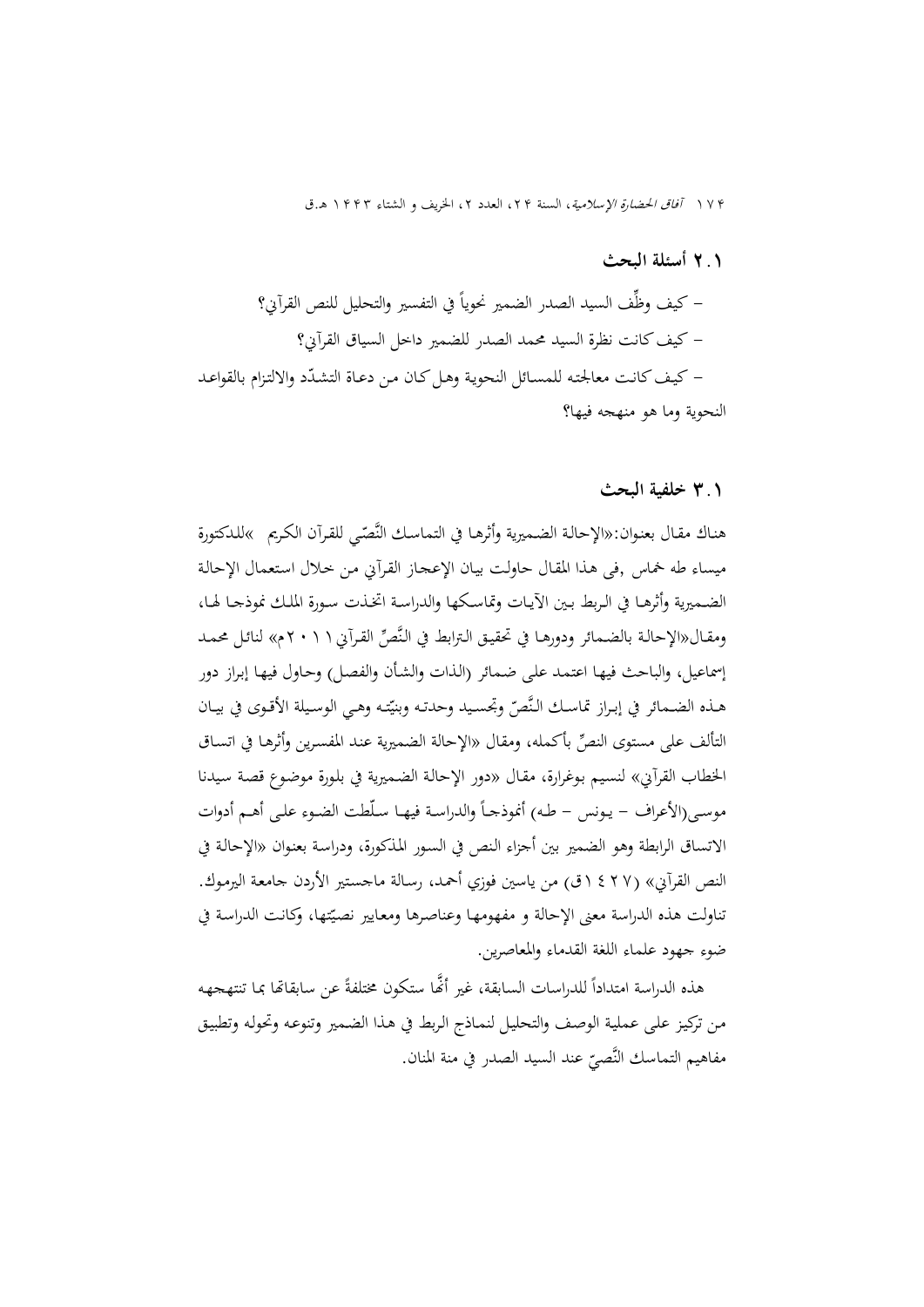توظيف القضايا النحوية في دراسة الإحالات ... (ضياء شيال بديوي آل أزيرج وآخرون) ١٧٥

### **٢ . المفاهيم والتعاريف**

## **١.٢ ُ الربط**

هو الاتحاد والتماسك بين اسمين أو بين جملة اسمية وجملة فعليـة، الـرابط يكـون لغـوي أو دلالي، أفقي أو رأسي، وهو علاقة نحوية وثيقة الصلة بين أجزاء الكلام.

### **٢.٢ حاجة الجملة للرابط**

.<br>ب لا تسـتند الجمـل العربيـة إلى معـان كاملـة وذات مغـزى، ولكنهـا تتكـون مـن صـفتين: مبتـدأ وخبر، أو فعل وموضوع، وهي جملة مستقلة في حد ذاتها، فإذا قصدنا جعله جزءا مـن الكـلام فلا بد من وجود رابط يربطه بجزء آخر والرابط هذا هو الضمير، الغرض من الأخبار هو جعـل العبارة تحمل معنى كـاملاً للمبتدأ، فإذا كانت الجملة لا علاقة لها بالمبتدأ، فهي ليست أقرب جملة إليه دون جملٍ أخرى، ولن تستفيد من الموضوع، ولا يمكن أن تَقعَ خَبرٌ ولمْ يُسَمَّ ذلك<br>.  $\ddot{\phantom{0}}$ **أ** َ  $\zeta$ كلاماً، لأنَّها حينئذٍ تُعلُّ أجنبيةً عنه, ولأنَّفا صارتْ غيرَ المبتدأ في المعنى.  $\ddot{\cdot}$ .<br>ا <u>ٔ</u>

### **٣.٢ الضمير**

يحتلُّ الضمير مكانةً مهمةً في الدراسات النحوية؛ ويعتبر من أهم عناصر الإحالة وهي تُعد أهم  $\ddot{\cdot}$ وسائل الربط، في التحليل النحوي نجد النحاة يتفقون بأنَّ الضمير يحتاج إلى ما يفسره مفرداً، أو  $\overline{\phantom{a}}$ يكون المفسر جملةً. وحاجة الضمير إلى سابق أو لاحق لتفسيره تجعل من هذه العلاقة قويةٌ جدًا ً بين الضمير ومفسره، كمـا يُحيل الضمير على شيء غير موجود في النص ولم يجر له ذكر، وهنـا تكون إحالة الضمير خارجية معتمدةً على السياق (الفقي، ٢٠٠٠: ١/ ١٦٦).

#### **١.٣.٢ الأبعاد الوظيفية النحوية للضمير**

رغم تحقيق العلاقة بين الظواهر التركيبية في علاقة الربط لكنها لا تشمل حروف الربط بشكل مباشر، روابط الجمع ليست أحداً من هذه الظواهر التركيبية التي تظهر في الأمثلة التالية: قتل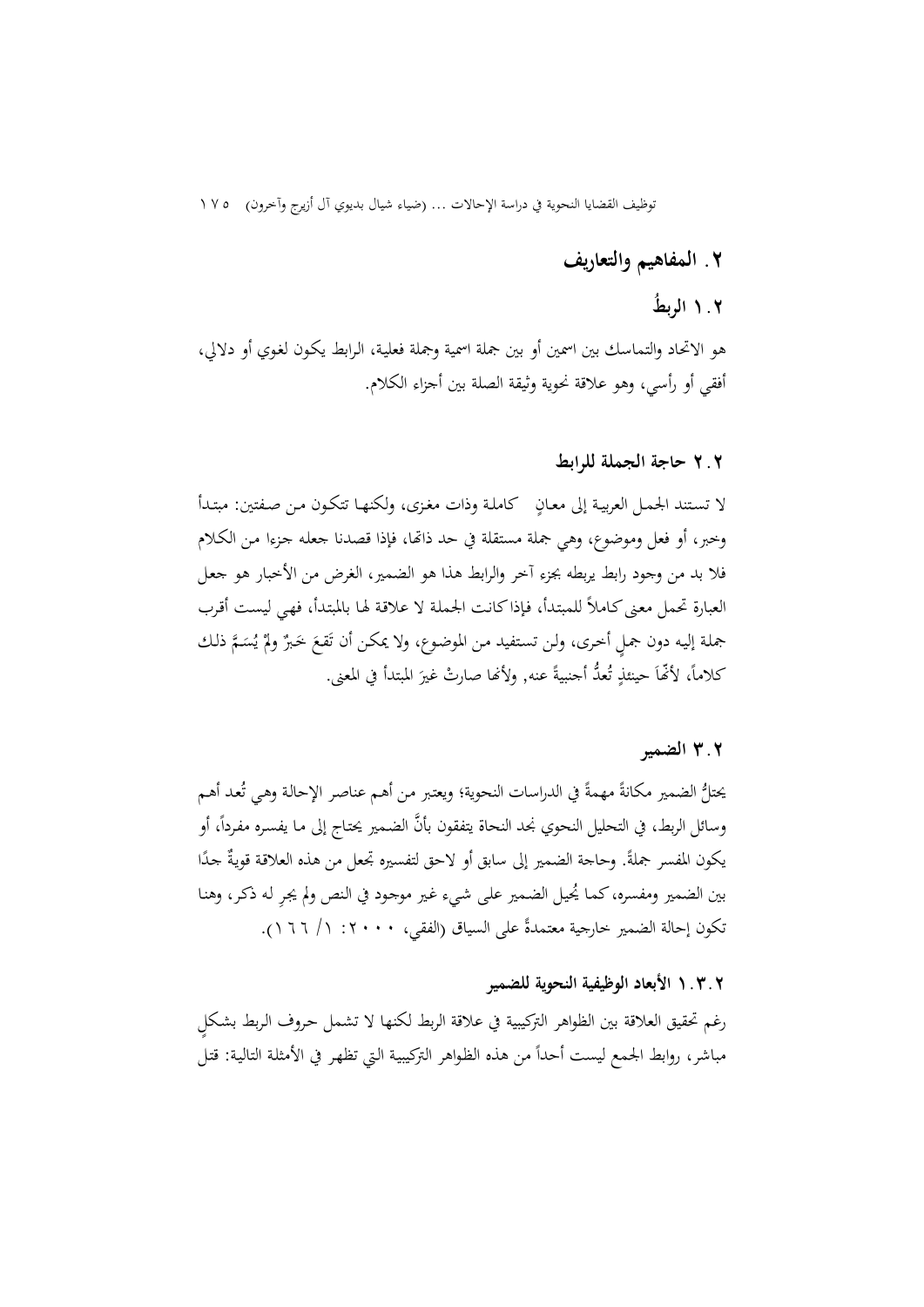١٧۶ *آفاق الحضارة الإسلامية*، السنة ٢٢، العدد ٢، الخريف و الشتاء ١۴۴٣ هـ.ق

 مـا علمـت. الـرابط هنـا يتعلـق بعائديـة الضـمير مـن ، علمـت َ ُ ّ ّـه غـبي الرجـل نفسـه، ظـن الرجـل أن قبيل (نفسـه) ويتعلـق بالضـمير الـذي هـو مـن المضـمرات في مثـال (ظـنَّ الرّجـل أنَّـه غبيّ)كمـا يتعلق بالتعابير المحلية في المثال (علمتُ ما علمتَ)، فهو يسهم في تحقيق مفهوم الربط بمعناه الأوسع وبين مختلف عناصر التركيب (بن غربيّة،١٢٠١٢ : ٢١).

# **.٣ القسم التحليلي**

### **١.٣ التوظيف النحوي لضمير الغائب في منة المنان**

نروم في هذا الشـق التطبيقـي النفـاد إلى فكـر الشـهيد الصـدر، وتحديـد الوظيفـة النحويـة الرابطـة ، تتنــاول الدراســة أهــم عناصــر الإحالــة وهــي الــربط بالضــمير، يؤكــد الصــدر علــى أهميــة هــذا التوظيف داخل النص، ومـا يقـوم بـه العنصـر الـوظيفي مـن دورٍ فعّـالٍ في عمليـة فهمـه للنصِ **ٍ** المقلّس، فكـان لابـد مـن بيـان موقفـه مـن النحـاة والقضـايا النحويـة، ولأنّـه لا يتخـذ المنهج المعياري منهجاً في معالجاته في قضايا النحو للنص القرآني(الخزاعـي، ٢٠٠٥ : ٦٢). لذا لم يجـد نفسـه مضـطرأ للخضـوع كليـاً لـبعض القضـايا ولا يلجـأ إلى التأويـل أو التقـدير في الـنص الشريف، من أجل تسخير النص القرآني لمطابقة القاعدة النحوية، واعتمـاده الفهـم العرفي في المســائل النحويــة (الصــدر:٢٠١١، /٨٧ ١). لــذا تعــددت أطروحاتــه التفســيرية المتعــددة تعـددت لتعـدد وظـائف هـذه القضـايا، فاسـتعمل القضـية النحويـة كوظيفـة في أسـلوبه وطرحـه الأفكار وتبرير بعض الاحتمالات التي تطرح بوصـفها تفسـيرات مكملـة لتفسـير الـنص القـرآني. ومن خلالها يتم توجيه الخطاب وتفسير النص، وقد أكد الباحثان هاليداي ورقية حسن أنَّ تحديد هذا المرجع والمراجع الخاصة به على أنما علاقات دلالية، لذلك لا يتم تقييدها بواسطة بناء الجملة، وليس من الضروري مطابقة هذه السمات الدلالية بين العنصر المحيل والعنصر<br>المطاط المنطقة المصدر وهو دوسود دور المنطقة المنطقة بسين المطالبة المصالحة المحال إليه (خطـابي، ١٩٩٩: ١٧٠). ضـمير الغيبـة بطبيعتـه يفتقـر إلى ذلـك المـذكور بعـد<br>گـاسالمــــــــان المامـــان گـگ .<br>-ً مرجعًا، والصدر يوظِف الضمائر، لأنَّ معنى الجملة ﴿ يتضح إلاّ بواسطة ذلك المرجع، وتوظيفهـا في ربـط الكـلام، وتحقيـق الـترابط الكامـل بـين بدايـة الـنص وآخـره دون الفصـل بـين هذه العناصر، ومهمـة هـذه القضـايا عنـده هـي البحـث عـن كيفيـة ارتبـاط الأول بالثـاني والآخـر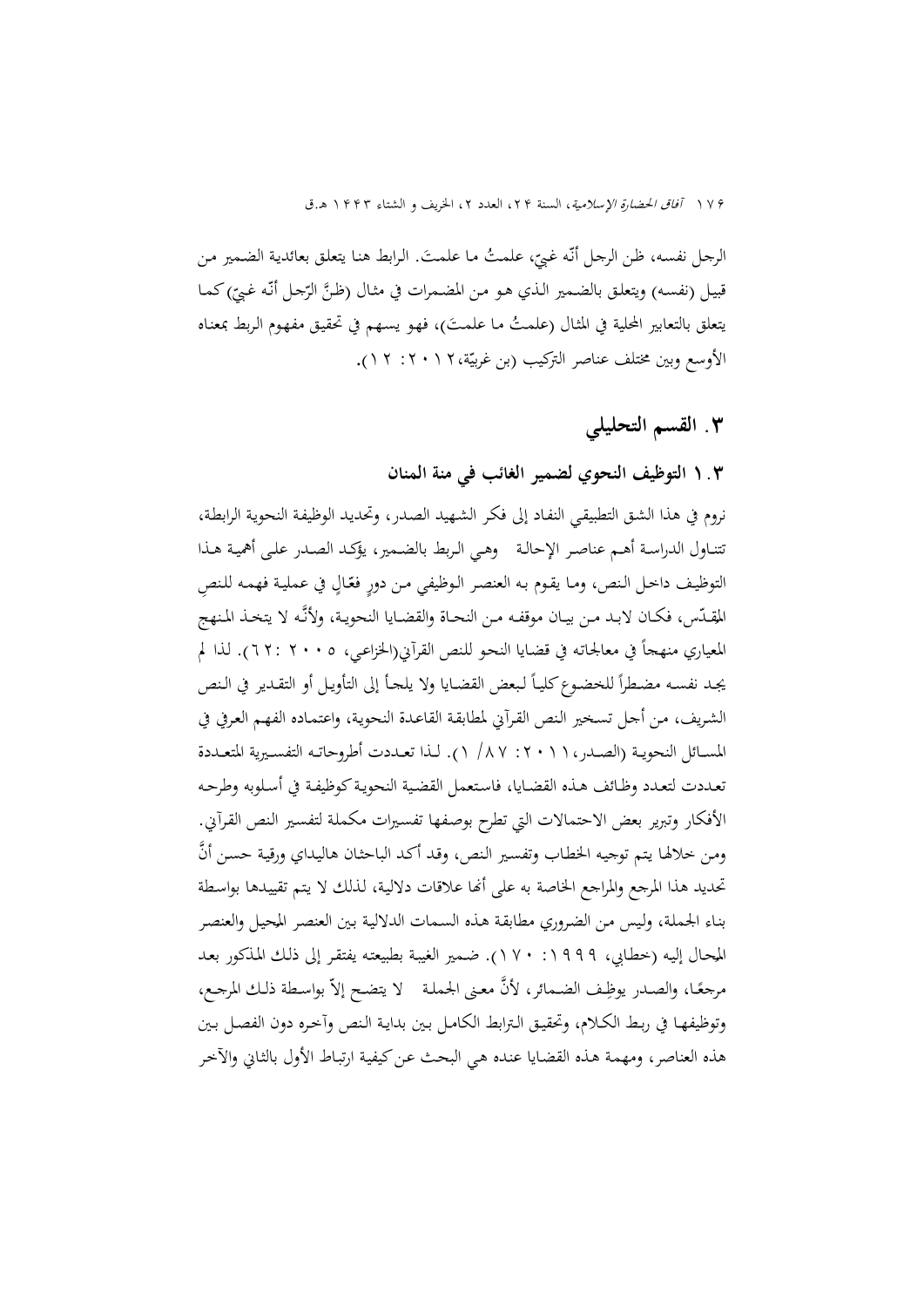توظيف القضايا النحوية في دراسة الإحالات ... (ضياء شيال بديوي آل أزيرج وآخرون) ١٧٧

بـالأول، والنحويـون ومـنهم الصـدر يلجـأون إلى البحـث عـن مرجـع الضـمير بواسـطة عنا صـر لفظيـة للكشـف عـن ملابسـات فهـم الانفصـال بـين معنيـين أو الفهـم بـين ارتبـاط معنيـين وهـذا <u>ً</u> العنصر اللفظي إما يكون ضميرًا بارزاً منفصلاً، أو متصلاً، وعندها نقف أمام حشدٍ من الإحـالات الضـميرية وسمـات لغويـة ومعلومـات تاريخيـة تسـهم في الاتسـاق، تظهـر لنـا كـل هـذه القضـايا الجزئيـات الـتي تجمعت في نظـام يطلـق عليـه النصـيّون بـ الـترابط النصّي، والكشف عـن  $\overline{\phantom{a}}$ علاقات أجزاء النص أو فقراته اللفظية، والسيد الصدر من الذين اهتموا اهتماماً كبيراً بمسألة هذا الترابط الحاصل بين الجملتين أو أكثر.

### **٢.٣ مرجع الضمير**

اتفـق اللغويـون بـأنَّ أهـم سمـات الضـمير الإبحـام والغمـوض؛ لـذلك نجـده دائمـاً في حاجـة إلى  $\overline{\phantom{a}}$ ذلك المرجع الـذي يزيـل اللـبس والغمـوض، ويسـمي مرجـع الضمير (مفسـراً) مرجـع ضـمير الغائب يكون معلوماً غير مذكوراً، وله صورتان نأخذ أهمها ذكرا في منة المنان.

### **١.٢.٣ المرجع الصريح**

هذا المرجع لا يحتاج إلى توظيف نحوي، والسيد الصدر وبقية المفسرون لا يتعرضون لـه كثـيرا في تفسيراتهم، وبالتالي سيكون هذا القسم خارج الدراسة هنا.

### **٢.٢.٣ إحالة المرجع غير الصريح**

وهــذا يحتــاج إلى فكــر وطــول نظــر، ولهــذا المرجــع عــدة صــور في مرجعيــة الضــمير،كأن يعــود الضمير على غير مذكور في النص لكنّه معروف لدى المخاطب.<br>-

### **١.٢.٢.٣ إحالة الضمير على مرجع غير محدد**

إذا قمنـا برصـد ضـمـائر الغائب المتصلة والمنفصـلة نجـد لهـا حضـور فعّـال واضـح في الـنص القـرآني، وهــي تقــوم بــدور نحــوي رابــط مهـم في تماســك الــنص المقــدس واتســاقه، تمثلــت هــذه الضمائر بضمير الشأن البارز (هـو) والـذي يستعمل في الإحالـة داخـل الـنص أمّـا الضمائر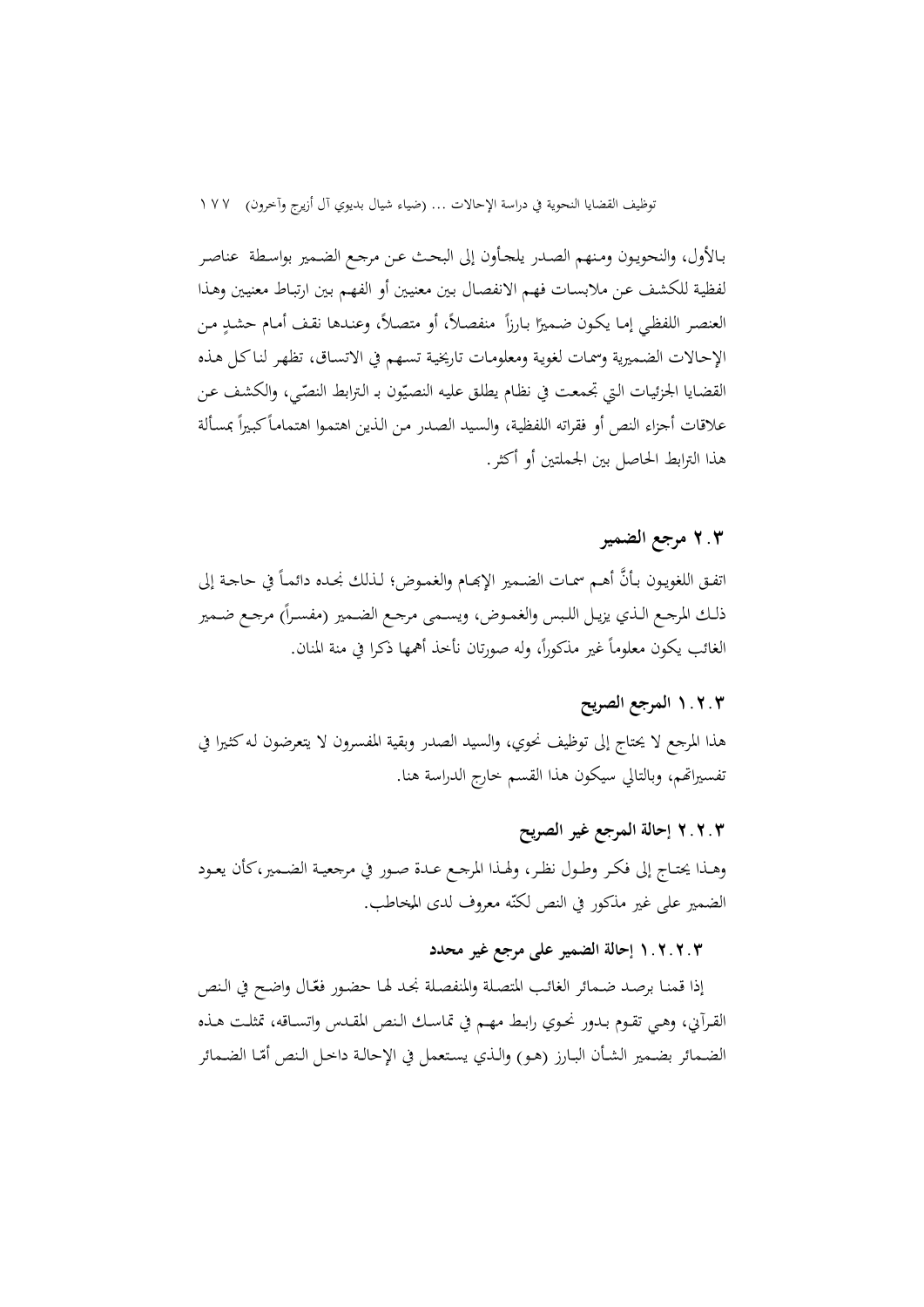١٧٨ آفاق الحضارة الإسلامية، السنة ٢٢، العدد ٢، الخريف و الشتاء ١٣٣٣ هـ.ق

المتصلة المتمثلة في (الهاء، وهم، وواو الجماعة)، فتوجد لدى هـذه الضـمائر إمكانيـة في الإحالـة إلى أكثر من عنصر إشـاري،كقوله تعالى:﴿فِي عَمَدٍ مُمَدَّدَةٍ﴾(الهمزة/٩)، فلفظ (مُمَدَّدَةٍ) جـاء  $\ddot{\phantom{0}}$ ٔ<br>ا  $\overline{a}$  $\ddot{ }$ ً<br>ا ً توظيف الصدر في هـذه الأيـة معتمـدًا علـى القـراءات فعلـى قـراءة الرفـع لهـا احتمـالين: أوّلهمـا:<br>-كونه خبراً للضمير المقدر (هي)، وثانيهما: هو اعتماداً على ما وظّفه في نصه أن يتعلق الجار والمحرور: قد يكون جملة مقدرة أي: "هي ممدّدةٌ في عمدٍ"، فيكون الضمير مبتدأ أول، والمبتدأ .<br>-.<br>م الثـاني" ممـدَّدة "وخبره الضمير المضـمر متعلقًـا ب(ممـددة) لأنـه اسـم فاعـل، أو تعلـق هـذا الخـبر بالضـمير المضـمر الأوّل (هـي في عمـكٍ)، وهـذه الجملـة خـبر المبتـدأ الأول، فـتراه قـد ركـز في توظيفـه النحـوي للضـمير وتفسـيره لهـذه الآيـة علـى الضـمير المقـدر العائـد علـى متـأخر الجـار والمحرور، ويضيف الصدر كدأبه في استنطاق الآيات التي تُعضد الرأي الذي طرحه متخذا من النص القرآني منهاجـاً في استحصـال الغرض المطلوب فنراه يقـول: يجمـع المفسـرون بـأن (هـي) المقدرة تعود إلى جهنم أو الحطمة، لكنّه يرى بأنها تعود إلى سكنة جهنم أو المعذبين فيها؛ ويـبرز رأيـه بقولــه مـن خــلال مرجـع الضــمير القريـب وتوظيفــه، يقـول:‹‹إنــه لا يناسـب ذلــك. قلــت: بـــل يمكـــن ذلك،لأنّـــه يقول:إنّصــا علــيهم مؤصـــدة، فمرجـــع الضـــمير قريــــب›› (الصدر، :٢٠١١ /٣٠٨ ١)، والباحث في الحقيقـة يـرى أن الصـدر أصـاب في هـذا الـرأي كون المخصوص بالآية هم سكنة جهنم الذين سيقع عليهم العذاب لأنَّهم المخصوصون بنار جهـنم. ويــرد إشــكال بعــض النحـويين فيقــول، فــإن قلــت:(هي) مفـرد مؤنــث، و(هــم) لجمــع المُذكر؟ فيكون جوابنا انتصارا لهذه الأطروحة: إنّ سكنة جهنّم يعاد الضمير لهم على أشكال ثلاثة (المصدر نفسه) :

الأول: الشـخص المقصـود في قولـه عـز وجـل: ﴿ وَيْـلٌ لِّكُـلٌ هُمَـزَةٍ لَّمَـزَةٍ ﴾ هـو مــذكر زا<br>ا  $\overline{a}$ زا<br>ا ا<br>ا ْ ي َ مفرد للغائب.

والثاني: في قوله عزّ من قائل(عَلَيْهِم)، لجمع الـذكور، فـلا بـأس بنقلـه إلى الجمع في الثانية، **ٔ** َ ّ ونلاحـظ مـن هـذا الـرأي، أن اسـتعانة الصـدر بعلـم النحـو في تفسـيره لمعـنى الآيـة الكريمـة أبانـت الأثر الكبير الذي يحمله موضوعا التـذكير والتأنيـث والإفـراد والجمـع في فهـم النصـوص القرآنيـة، ّ لاسيما أن لا شيء يخلو منهما في الوجود.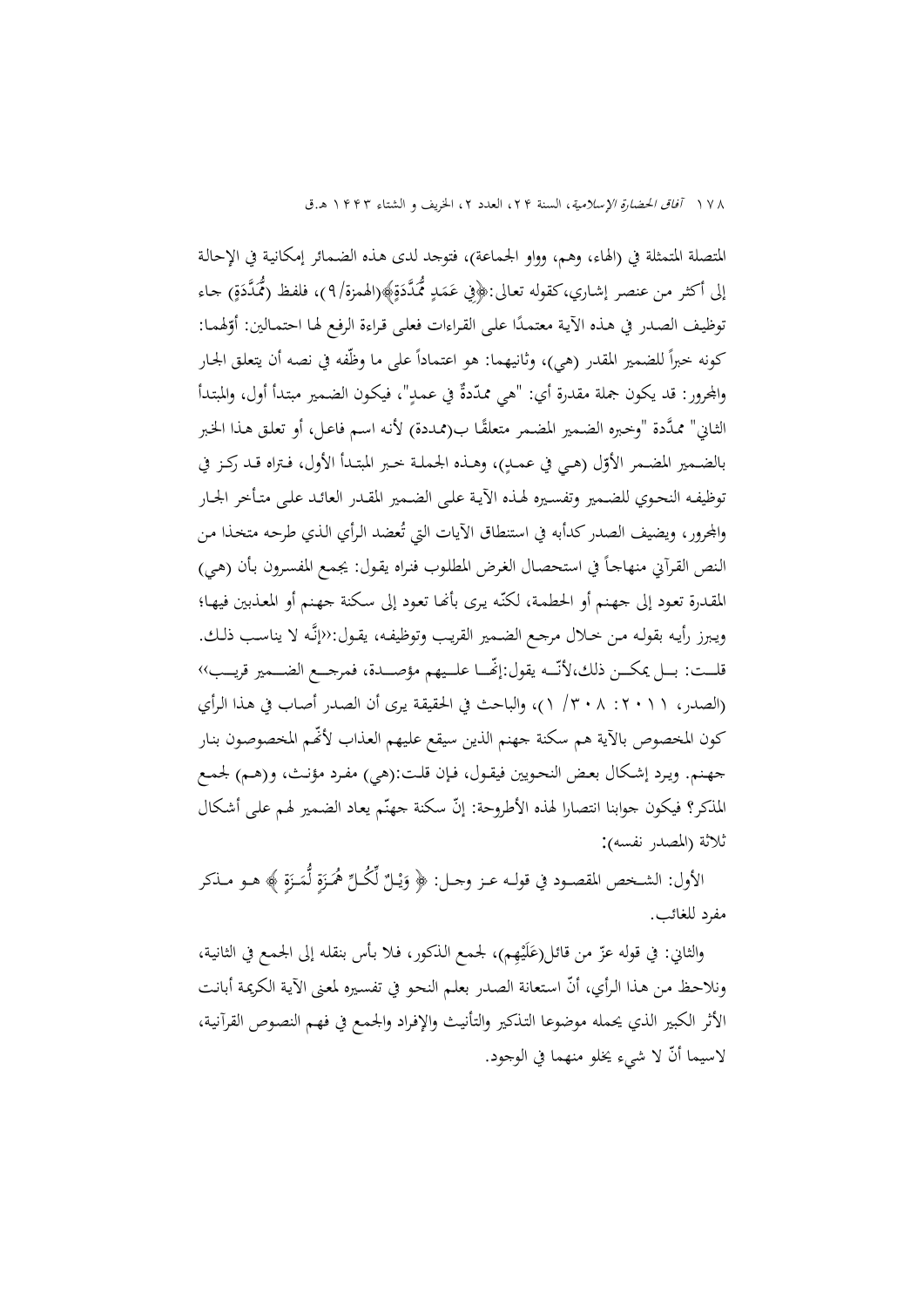ويعلل بالشكل الثالـث: يقـول إمكانيـة رجـوع الضـمير إلى أجسـاد أو جثـث الكـافرين حـتى وإن كانوا غير ميتين(المصدر نفسه: ٣٠٨/ ١). ترجيحه لهذا الرأي لما فيه من الأثر في تحديد معنى الآية، وبالتالي الصدر يعول علـى قضـية مـن القضـايا النحويـة وهـي الضـمير وسـياق الحـال وأثرهـا في تفسـير مرجعيتـه إلى أجسـاد المعـذبين في جهـنم ولـيس جهـنم نفسـها. وقـال تعـالى: ﴿لَّا يَسْمَعُونَ فِيهَا لَغْواً وَلَا كِذَّابِأَ﴾(النبأ/٥ ٣). أرجع المفسرون ضمير الغائب في الآية الكريمة  $\epsilon$ ً<sup>ٍ</sup> ا<br>ا  $\overline{a}$ َ إلى الجنـة وهـي إحالـة مقاميـة خـارج الـنص، والـواو ضـمير الغائـب كـذلك إلى المتقـين أي: أن ً المتقين لا يسمعون في الجنة لغوًا ولاكذاباً ومنهم السيد الطباطبائي؛ فنحد الصدر قد راعى في هــذه الآيـة وتحليلهـا أقـوال العلمـاء؛ غـير أنَّ الصـدر يوظّـف الضـمير في تحليـل هـذه الآيـة ويعترض على ما ذهب إليه المفسرون ومنهم صـاحب الميـزان في كيفيـة إرجـاع الضـمير إلى لفـظ في الأصل غير موجود؛ فـلا بـد مـن معرفـة مرجع الضـمير إلى كـلام سـابق نعرفه أو نعهـده وهـو قد مرَّ ذكرهُ (الصدر، ١ ٢ ٠ ٢ : ٤ ٥ ٥ / ٥). وهنا اعتراض الصدر اعتراضٌ صحيح إلا بعد أن تـدلّ عليـه لازمـة مـن لوازمـه أو إشـارة تلـوح إليـه، لـذلك فـهـو يلتفـت إلى أمـرٍ مـهـم وهـو ربمّـا يكون الشيء موجوداً بلازمةٍ من لوازمهِ وليس بنفسه، حين تقتضي المصلحة في ذلك عندها  $\ddot{\epsilon}$ لا يـنكر مرجـع الضـمير أو المفســر، لا لفظــاً ولا تقـديراً حـين يعينـه سـياق الكــلام لأنَّ دوّرَ َ الإحالة بالضمير تُقدّم للخطاب نموذجاً ذهنياً يقوم بتشكيل مرجعية سواء أكان لهذه المرجعية نموذجاً ذهنياً أم لا في عـالم الواقع، وسواءٌ هـذه العلاقـة كـانت قويةٌ أم كـانـت ضعيفة فالضمير يُعـد رافـد مـن روافـد النمـوذج الـذهني يســاهم مـع بـاقي العناصـر الأخـرى في خلـقِ اتسـاق الخطاب وضمان استمراريته من خلال ربط النموذج الذهني بالسياق الظاهري.

وكـذا الحـال في توظيـف إحالـة الضـمير المتصـل (ه) حـين سـلّط ضـوء البحـث صـوب هـذه الآية في ضمير الغائب في قوله تعالى:﴿إِنَّا أَنزَلْنَاهُ فِي لَيْلَةِ الْقَدْرِ﴾(القدر/١). بالرغم من عـدم **ٔ** .<br>. زا<br>ن ذكر المفسر ولم يُذكر بصريح العبارة؛ لكن العلـم به قـد دلَّ عليه، لأنَّ علاقة الضمير بالمفسّر نقتضي أن يكون المفسّر متقدّماً على الضمير كي تكون الجملة صـحيحة، فالسبق لم يكن  $\overline{\phantom{a}}$ مرتبطاً بالترتيب داخـل الألفـاظ في البنيـة السـطحية بـل هـو ترتيـب مـرتبط بالعلاقـاتِ علـى مستوى البنيـة العميقـة، الـرابط عنـدما يـدخل مـن أجـل الـربط بـين الضـمير ومفسّـره في الآيـة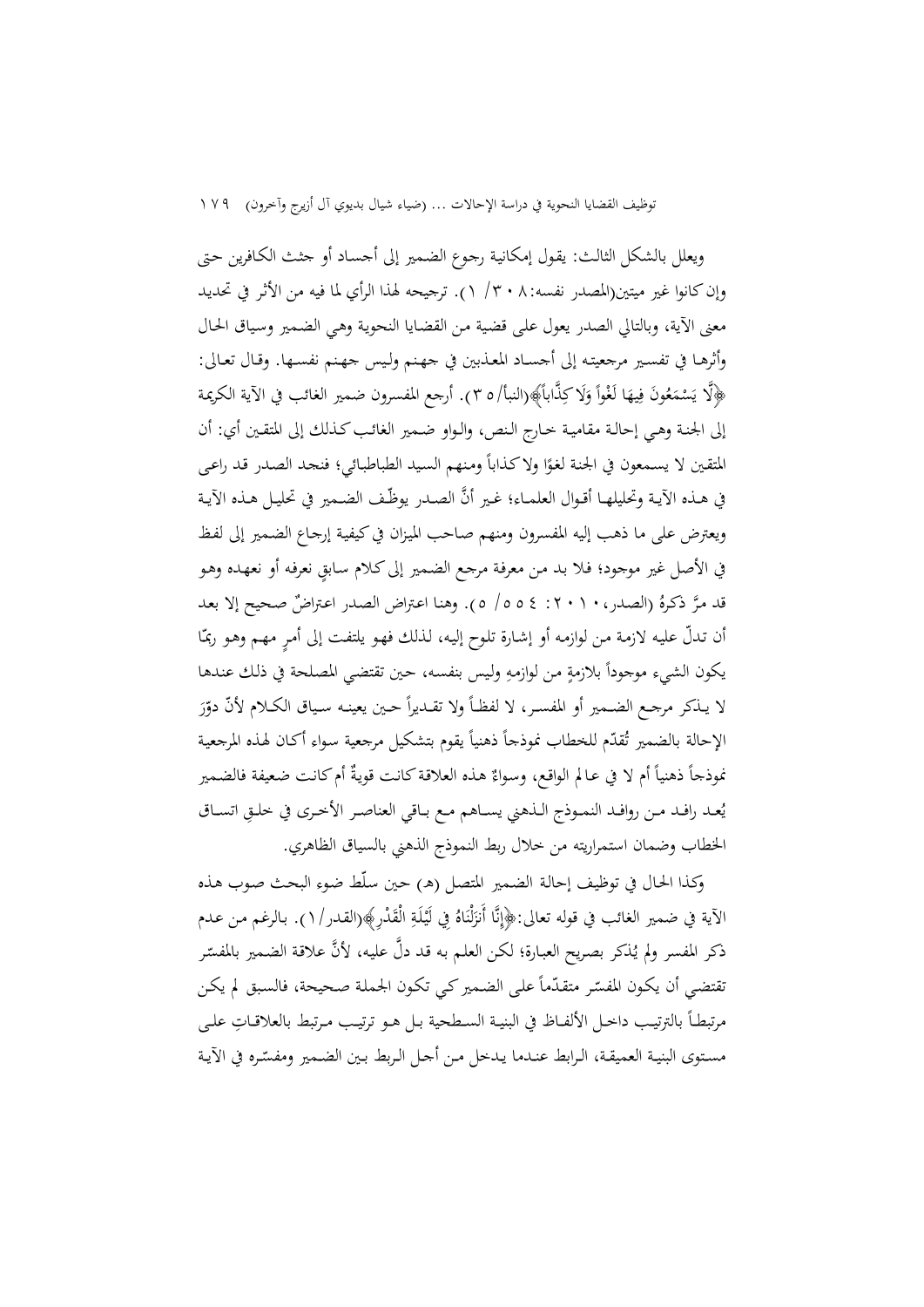٠٨٠ آفا*ق الحضارة الإسلامية*، السنة ٢٢، العدد ٢، الخريف و الشتاء ١٣٤٣ هـ.ق

الكريمة إنما هي علاقةٌ تزامنية بين حدثين تقتضي هذه المزامنة حـالاً مصـاحبة للحدث الرئيسـي (انزلناه)، لذلك التفت الصدر إلى هذا الأمر وقدّم اعتذاراً للعلامة الطباطبائي، والأمر يتضح أكثـر في (سـورة النبـأ/ ٣٦-٣٢ -٣٣). مـن قولـه تعـالى:﴿إِنَّ لِلْمُتَّقِــينَ مَفَـازَاً﴿كَاحَـدَائِقَ<br>.  $\overline{a}$ َ ِ. ِ ِ ِّبَّ<br>ا ِ<br>با .<br>ا َ وَأَعْنَابِـأَلْأَيْكَاوَكَوَاعِـبَ أَتْرَابِـأَلْأَيْكَا وَهَاقِـأَ﴾. فوز المتقين لا يمكـن أن يتصور إلا في الجنـة .<br>. ن ا<br>ا َ َ َ َ ۵<br>ا ¦ ً <u>ئي</u> وَأَعْنَابِٱلْمِهَاكَوَكُوَاعِبَ أَتْرَابِـٱلْمِهَا كَوَكَأْسًا دِهَاقـاً﴾. فـوز المتقـين لا يمكـن أن يتصـور إلا في الجنـة<br>وكـذلك الحـدائق والأعنـاب والكواعـب والكـأس وغيرهـا… والقـرآن في هـذا الموضـع يحـدّث ُ بشـكل مفصـل ولــيس بالإجمـال ولـو أراد أن يجمــل لقـال عـن ذلــك كله"الجنـة"، وبـالرغم مــن تســليم الســيد الصــدر في هــذا القــول وهــو موافــق لقواعــد اللغــة العربيــة وهــو إرجــاع الضــمير إلى"الجنـة" إلاّ أنَّه يذكر في عائديـة الضمير إلى أطروحـاتٍ ثـلاث: الأولى: رجـوع الضـمير إلى ً قولـه (مَفَـازًا)، فـالمراد يكـون مـن قولـه تعـالى:﴿ لَّا يَسْـمَعُونَ فِيهَـا لَغْـواً وَلَا كِـذَّاباً﴾ أي: لا .<br>أ  $\overline{\phantom{a}}$ َ  $\overline{ }$ ا<br>ا  $\overline{a}$ َ يسمعون في المفاز لغواً ولاكذاباً، والقول في ذلك فيه ترجيح من عدة وجوه:

أحدهما: أن (مَفَازاً) هو الظفر بالخير ونتيجة الفوز به وهو العلة لوجود الجنة وعود الضمير .<br>م ا<br>ا ّ على العلة أفضل من عوده على المعلول، لأن العلة هي الأصل.

الثـاني: المراد إذا قُصِّد بالمفـاز هـو الجنـة ونعيمهـا أي المكـان، وأوثـرت كلمـة (مَفَـازاً) علـى  $\overline{a}$ كلمـة (الجنـة) فلِـمَ لا يعـود الضـمير علـى مـا أوثـر علـى غـيره؟ (ابـن عاشـور،٤٤١ / ١٤٤١/ ا ِ ٣٠ ( . ويبـدو للباحـث أن هـذا الـرأي ضـعيف لأن لابـد مـن وجـود سـبب لهـذا الإيثـار وهـو أن الجنة الكل يطمح إليها ويطلبها ولكنّ درجاتها متفاوتة لذلك الفوز يكون فيها على درجاتٍ من القليل إلى الكثير؛ لذلك أُرجِع الضمير إلى المفاز **بدلاً** من الجنة والله العالم.

الثالث: إنَّ "مَفَازاً" لفظ مذكور و"الجنة" لفظ غير مذكور، وعـود الضـمير علـى مـا هـو .<br>أ  $\overline{\phantom{a}}$ ً مذكور أوّلى من عوده على غير المذكور، خصوصاً وأنّه قد ذكر لازمة من لوازمه فالفوز لازمة من لوازم الجنة؛ غير أنّ الصدر يورد إشكالاً يفيد بأنّه كيف يعود الضمير المؤنث على المذكر؟  $\frac{1}{2}$ حتى يكـون الضـمير في الآيـة مـذكرا يعـود علـى لفـظ "مفـازاً المـذكر، ثم أنَّ الصّدر يـدفع هـذا الإشكال فيقول: لا يوجد تحذير من ذلك، خاصةً بعد عطف عددا من الألفـاظ المؤنثة، <u>:</u> ا<br>ا كحدائق وكواعب، واكتساب لفظ "مفازاً نوعاً من انواعِ التأنيث وبالتالي يعود الضمير المؤنث إليها. (الصدر:٢٠١١، /٥٥٤ ٥).لكن في الحقيقة كيف يجـوز إرجـاع الضـمير المؤنـث إلى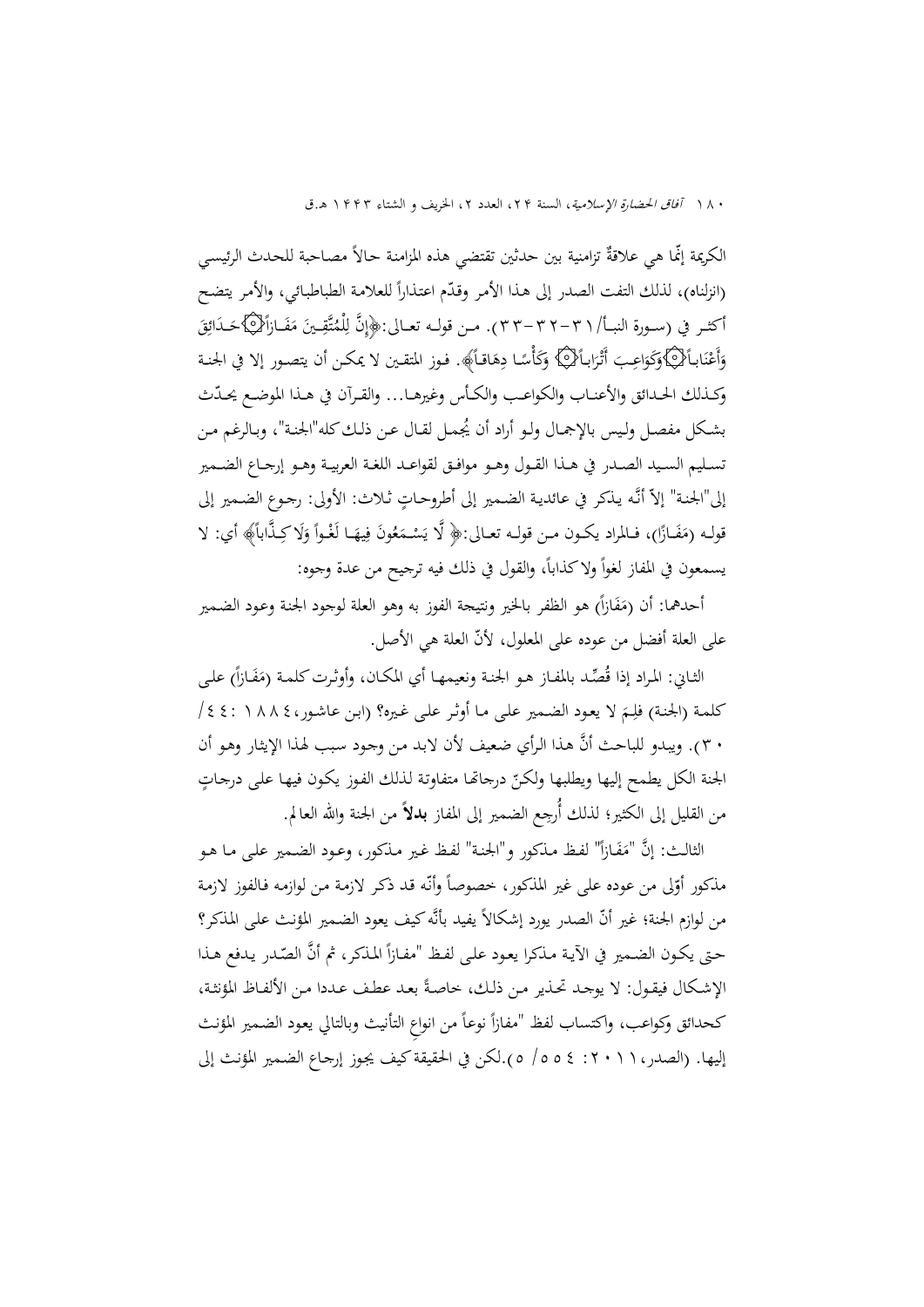لفظ المذكر؟ وأنَّ حرف العطف على"مفازاً " يفيد التشريك في الحكم، لكنّه لا يفيد التشريك ا<br>ا في الإفراد والتثنية والجمـع ولا في التـذكير والتأنيـث، لـذا اسـتدلال الصـدر لا يمكـن أن يرتقـي أن ً يكون دلـيلا علـى رأيـه ، والـذي يبـدو مـن كلامـه هـذا عـودة الضـمير المؤنـث إلى المـذكر جـائز في اللغة، وذلك إذاكان المرجع مفرداً مذكرا أو مؤنثاً غير عاقل غير جائز في الضمير أن يكون مفرداً أو مذكراً (عباس، ٢٠٠٧: ٢٢٣ ١/ ١). ونظير هذا القول قوله تعالى:﴿إِنَّ أَوَّلَ بَيْتٍ **∶** ي بہ<br>: ا وُضِعَ لِلنَّاسِ لَلَّذِي بِبَكَّةَ مُبَارَكاً وَهُدىً لِّلْعَالَمِينَ {۞ فِيهِ آيَاتٌ بَيِّنَاتٌ﴾(آل عمـران/ ٦ ٩ -َ .<br>ا ب <u>ة</u> .<br>أ ب ِ ِ  $\zeta$ َ ً َ ب<br>. ٩٧)، أو نظـير قولــه تعــالى: ﴿ وَإِذْ تَخْلُــقُ مِــنَ الطِّـينِ كَهَيْئَــةِ الطَّـيْرِ بِـإِذْنِي فَتَـنفُخُ فِيهَــا﴾ ِ إ َ َ <u>ً</u> ت َ ِ ْ َ ئ .<br>: ي  $\Leftrightarrow$ (المائـــدة/١١٠/. فقولـــه (فيهـــا) ضـــمير مؤنـــث مـــع مجـــيء ذلــك في ﴿فَــأَنفُخُ فِيــهِ﴾ َ (آل عمــران٤٩/). بضــمير مــذكر أدى ذّلــك إلى اخــتلاف المفســرين في عــوده، فهــو في آل عمـران عائـد إلى الطـير، وفي المائـدة يعـود إلى الهيـأة, وعكـس ذلـك يصـح (ابـن عطيـة:١٩٨١، ٨ ٥ ٢ / ٢ ). الصدر كـان يمكنه أن يرجع إلى"مفـازاً " بأحـد الوجـوه الآتيـة: أنَّه يجوز إرجـاع الضمير المؤنث إلى المذكر كما ذكرنا قبـل ذلـك، أو يمكـن إرجاعـه إلى نتيجـة المفـاز كمـا أسـلفنا سابقاً؛ وليس على لفظ "مفازاً " نفسه أي: إن نتيجة المفاز لا يسمعون فيها لغوا ولا كذاباً؛  $\overline{a}$ أو يمكن للضمير أن يرجع إلى "مفـازاً"وهو علىي وزن مفعلة من فـاز يفـوز إذا نجـا فهـي بمعنى منحاة(ابن عطية،١٩٨١: ٥٥١/١). لذا يجوز رجموع ضمير"فيها" إلى "مفـازاً". فيبقى رأي الصـدر هـو الأرجـح مـن بـين أقـوال بعـض المفسـرين في عـودة الضـمير في الآيـة المـذكورة. والرأي الثاني الصدر يُرْجع الضمير إلى بعض الألفاظ المؤنثة أي: أنَّه يرجع الضمير على وفق التطـابق في التأنيـث أي: إحالـة قبليـة علـى بعـض المرجـع السـابق، ويوّظـف قرّينـة السـياق مـن<br>. أجلِ الكشفِ عن مرجع الضمير ويمكن القول أنَّ اتساق الخطاب في توظيف الضمير يكون اتسـاقان (اتسـاق داخلـي واتسـاق خـارجي) فــ الـداخلي تتضـافر فيـه العناصـر وتخلـق اسـتمرارية العلاقات القائمة بين عناصر بنية الخطاب أما الاتساق الخارجي وهذا يمكننا ان نعدّه مجازياً العلاقات القائمة بين عناصر بنية الخطاب أما الاتساق الخارجي وهذا يمكننا ان نعدّه مجازياً<br>تكون فيه إحالة الضمير بربط الخطاب بالجانب الذهني الذي يواكب ويشكل مرجعيته أياً كانت طبيعة هذا الجانـب العـالم الـذهني ، فيقـول:‹‹إرجـاع الضـمير إلى بعـض الألفـاظ المؤنثـة في السـياق نفسـه, كالحـدائق والكواعـب، فيكـون المراد لا يجـدون في الحـدائق لغـوًا ولا كـذاباً›› ً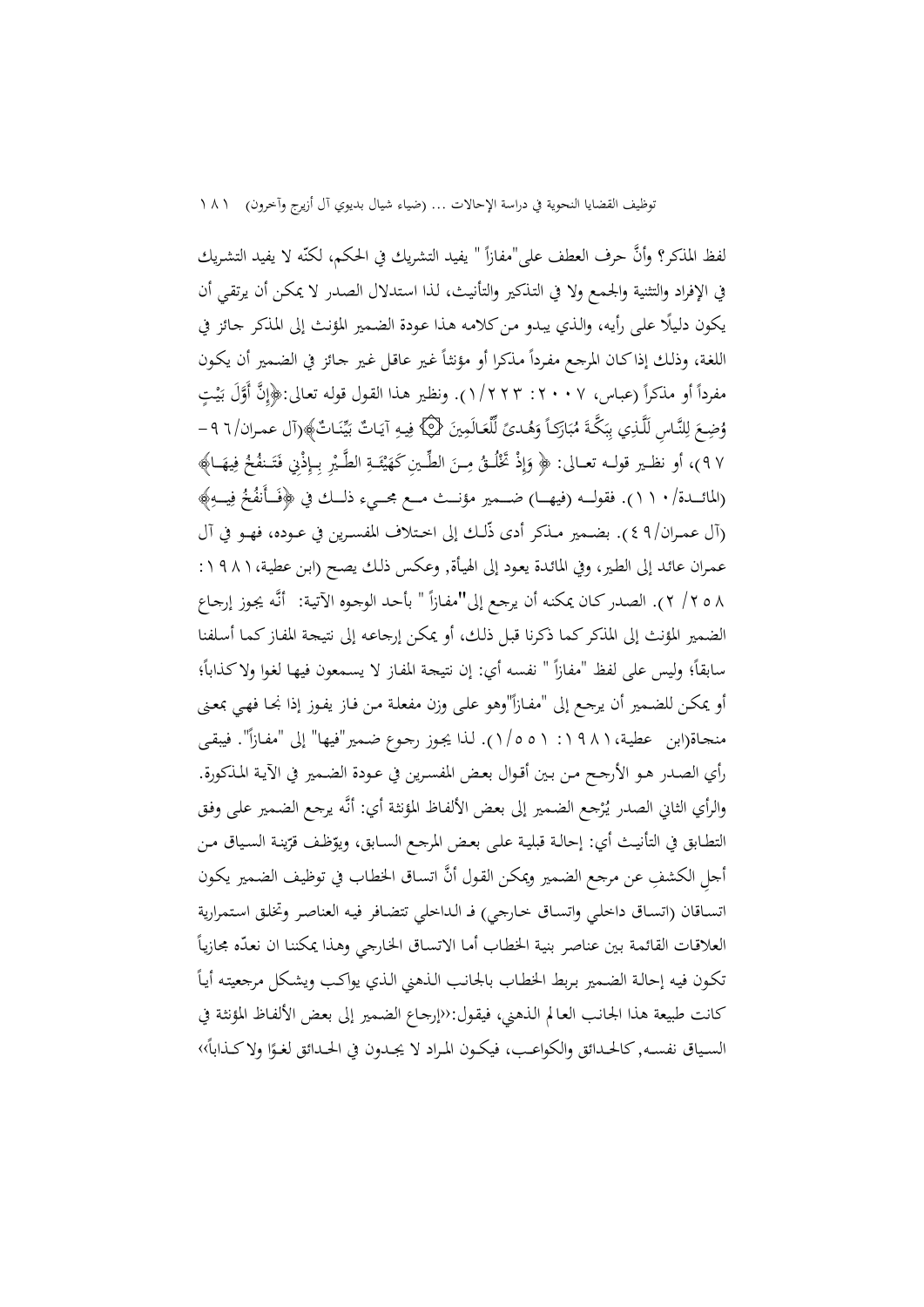١٨٢ آفاق الحضارة الإسلامية، السنة ٢٢، العدد ٢، الخريف و الشتاء ١٣٣٣ هـ.ق

(الصدر، ١ ١ • ٢: ٥٥٥/ ٥). أمّا الرأي الثالث: هو في توظيف إرجاع الضمير إلى كـلا اللفظــين ولــيس إلى أحــدهما؛ وهــذه الأطروحــة تختلــف عــن ســابقتها كمــا قــال في أطروحتــه السابقة؛ فالضمير يعود إلى كليهمـا أي: الحدائق والكواعب على نحو المحموع أي: في مجموع الحـدائق والكواعـب لا يجـدون فيهـا لغـواً ولاكـذاباً؛ وبالتـالي فهـو يرجـع الضـمير إلى المحمـوع الكلي المكون مـن الحـدائق والكو اعـب، غـير أنـه قـدس سـره يصـف هـذه الأطروحـة بأـا شـاذة. ومن خلال هـذا التوجيه في الأطروحـة فعـلاً شـاذاً لأنّـه لم يكـن مـن وظيفـة إرجـاع الضـمير إلى أكثر من متقدمٍ بنحوٍ واحدٍ من القوة. بعد ذلك يوكل الأمر إلى الإيهـام الإثبـاتي ٌ الذي أسسـه في علم الأصول(المصدر نفسه: /٥٥٥ ٥ ). ويبدو من كلامه هـذا أنـه يـذهب علـى مـا ذهـب إليــه النحويــون مــن قبلــه في تعــدد المرجــع مــن غــير تفــاوت لا في القــوة ولا مــع إمكــان عــودة الضمير إلى مرجـع واحـدٍ أو أكثـر مـن دون أن يقتضـي هـذا الأمـر الاقتصـار علـى واحـد،ٍ مثـل: جـاء الأقـارب والأصـدقاء واكـرمتهم (عبـاس:٢٠٠٧، ١/٢٢١ ). الصـدر في توظيفـه لهـذه القضـية، وقرينـة السـياق، وفكـرة الإيهـام الإثبــاتي، يغلـق بـاب البحـث حـول انحصـار مرجـع الضـمير إلى لفـظ دون غـيره، وهـذه الفكـرة الأصـولية تجعـل الباحـث النحـوي يتعامـل مـع عـود الضـمير إلى المرجـع أو المفسـر بالاحتيـاط الـذي يتطلـب الإحاطـة بكـل مصـداق يحتمـل فيـه أن يكـون مرجعـاً للضـمير(المعموري، ١ ١٠١ : ٧٨). يقـوم الضـمير بـدور بـارز في تحديـد المعـاني الوظيفيـة في التركيـب، بحيـث المعـنى المقصـود يتوقـف علـى وجـود هـذا الضـمير مـن أجـل تحديـد الـدلالات النحويـة بحسـب السـياق الـذي يـرد فيـه هـذا الضـمير، فيكـون عنصـراً رئيسـياً مـن عناصـر التركيـب والإحالـة في القـرآن عنـد الصـدر حيـث توجـد دلالات قرآنيـة يستشـفها السـيد الصدر من خلال توظيفه لهذا العنصر تفسيرياً ونحوياً وبيان المقاصد التي يمكن أن تكمن وراء هذا العنصر الإحالي.

### **٢.٢.٢.٣ الإحالة بضمير الفصل أو ضمير الشأن**

تؤكد الدراسات اللسانية بأنَّ العائد والجملة التي تفسره تكون هي مرجعه، وهذا الأمر من حيث الأصل يختص بجميع ضمائر الغائب، وليس لأنَّه رابطاً؛ فدور ضمير الشأن لم يكن الربط, ولم يكن الهدف من وجـوده هـو الـربط، والحجـة في ذلـك مـع وجـود ضـمير الشـأن بمعنـاه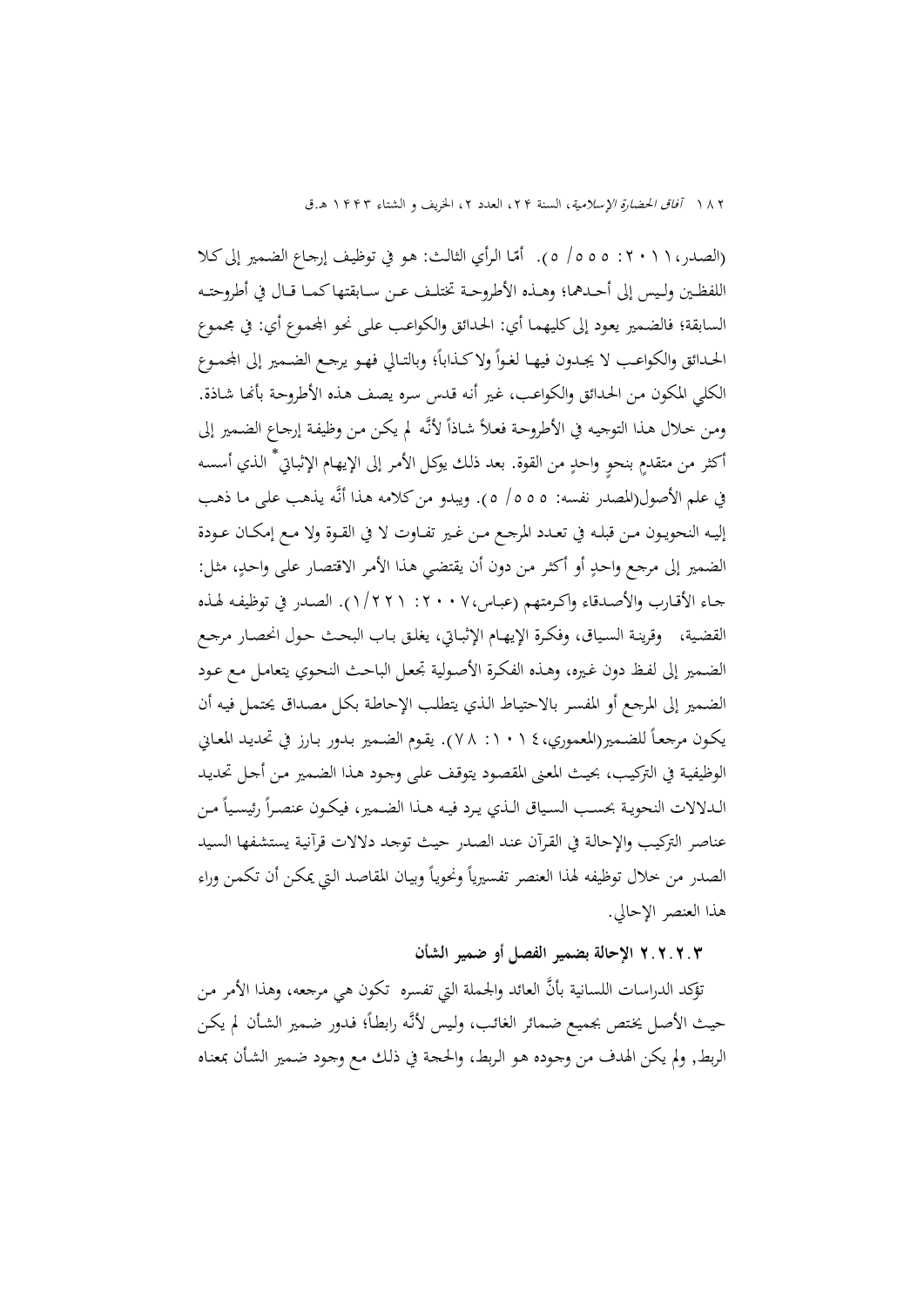في شكل الجملة المفسرة له؛ فإن لم يكن رابطاً وكانت الجملة محتاجة إلى هذا الرابط لربطها مـع الخبر (الجملة المفسرة) وبين الضمير (المبتدأ) فإنَّ الرابط بينهمـا هـو العائد وضمير الشأن يكون هو المرجع،لأنَّ الجملة التي تفسره وهو ضمير الشأن نفسه من ناحية المعنى وأنّ موقع المرجع والعائد في حال كان العائد جزءا من جملة ثابته لا تسمح بالتغيير؛ فالعائد يكون دائماً متأخراً عـن مرجعـه، بالإحالـة السـابقة (القبليـة)؛ لأنَّ المرجـع واقـع قبـل الضـمير أو العائـد أو الإحالة؛ وتقديم ضمير الفصل أو الشأن يُعد من باب المحازات، وأنَّ النحاة جوّزوا هذا التقديم إذ لا ضرر منه، من جانب كون الفائدة فيه أعظم أي في التقديم لا العكـس. فـإذا قمنـا برصـد ضمائر الغائب المتصلة والمنفصلة نحد لها حضور فعّـال واضح في النص القرآني، وهي تقوم بدور نحوي رابط مهم في تماسك الـنص القـرآني واتسـاقه، وتمثلـت هـذه الضـمائر بضـمير الشـأن البارز (هو)، ويطلق عليها الإحالة البعديّة: وهو أن يستخدم كلمة كبديل لكلمة أو مجموع كلمات التي تلي بعده داخل النص (الفقي،٢٠٠٠، ٩ : ٢)، أو استعمال عبارة تُشير إلى كلمة أخرى من المكن أن تُستعمل لاحقاً في النص، فتكون الإحالة العائدة على عنصر إشـاري موجـود بعـدها داخـل الـنص (الأزهـر الزنـاد: ١٤٩). وفي النحـو العـربي هـذا النـوع مـن الإحالـة عـرف بعـودة الضـمير علـى متـأخر، ويتصـدر الجملـة الـتي بعـده وتفسـيره وتوضـح دلالتـه (ابن هشام، ١٩٩٩: ٢٠٥-٢٠١٦)، يُطلق عليه الكوفيون اسم (ضمير المجهول)، وهـو ضمـير القصـة أو ضمـير الحـديث، وهـو يحتـاج إلى جملـة تفسـره وتوضـح مدلولـه وتزيـل إبهامـه، فهذا النوع من تقديم الضمير ليس إلا تمهيداً لهذه الجملة الهامة ومدلوله هو مدلولها: ويُعد بمثابـة رمـز لهـا ، والجملـة الـتي بعـدها أي: المفسـرة لهــا فهـي المبتـدأ في المعـنى تكـون (العائـد) أو المشار إليه ( عباس:٢٠٠٧، ١/٢٥٠)، فمن النماذج القرآنيـة لضـمائر الفصـل البـارزة قولـه نعـالى: ﴿قُلْ هُـوَ اللَّـهُ أَحَدٌ﴾(الإخلاص/١)، الصـدر في الآيـة هنـا يطرح سـؤالاً ويقـول: مـا م<br>ر <sup>ٔ</sup> سبب اختياره للضمير (هو) ولم يقل:(قل االله أحد)ـ؟ (الصـدر:٢٠١١، ١/١٣٤). ويقـول أنّه ممكن أن يُفسَّر هذا الضمير على حسب ما يحمل من معنى أولاً، وبحسب موقعه الإعرابي :ً أما الحديث في معناه فهو يحتمل أمرين: الأول منهـا: مـا صـرح بـه صـاحب الميـزان عنـدما ثانيا قــال أنــه ضــمير شــأن والقصــة الغــرض منــه الاهتمــام لمضــمون القصــة أو الجملــة الــتي بعــده (الطباطبائي،١٩٩٧: ٢٠/٣٨٧). أي: إنَّ الحال والشأن هـو الله أحـد أو للشأن والأمر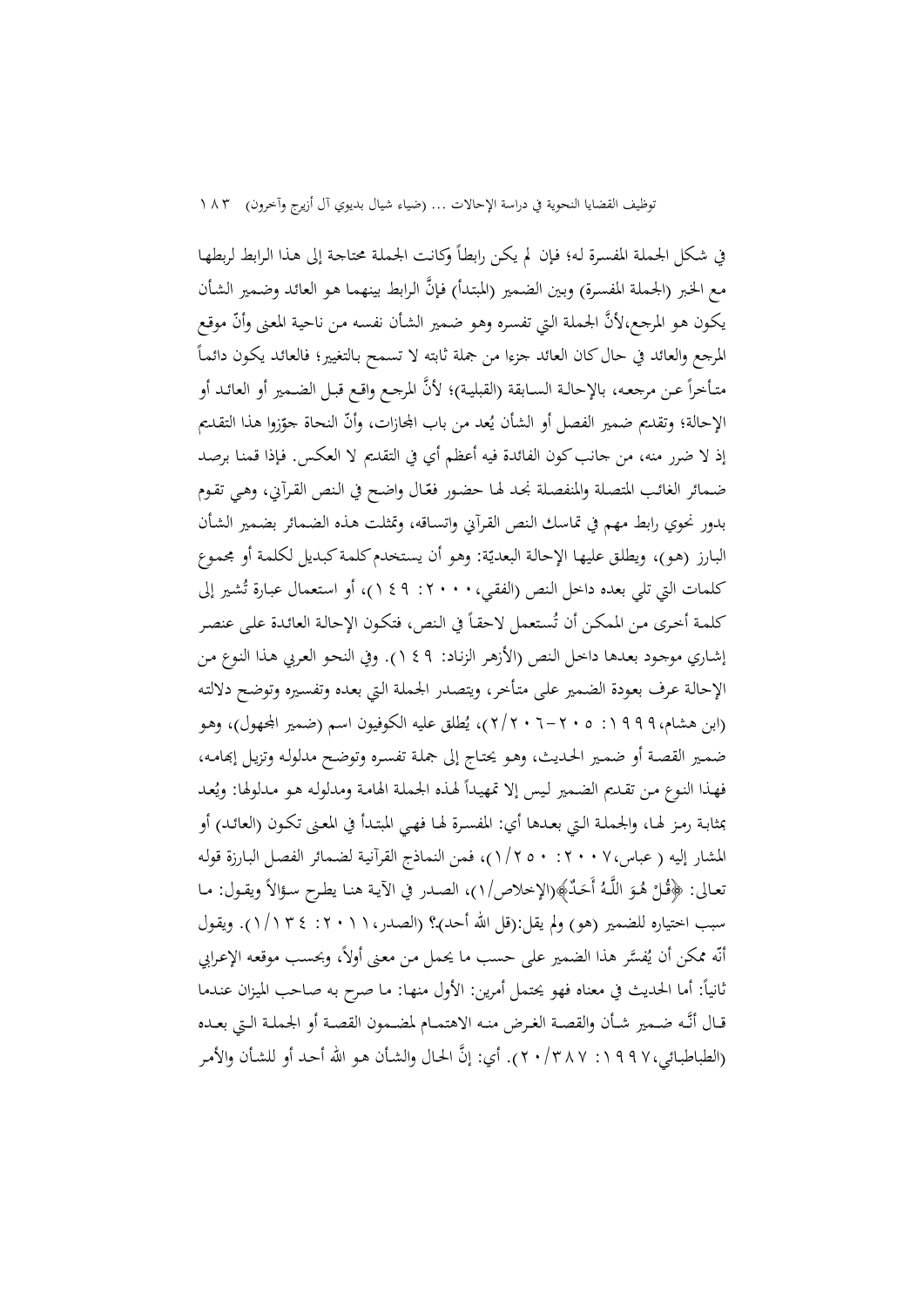١٨۴ آفاق الحضارة الإسلامية، السنة ٢٢، العدد ٢، الخريف و الشتاء ١٣٢٣ هـ.ق

أي: الأمر والشأن للحال الله، وهذا هو الأقرب والمشهور ومثل هـذه الجملـة لا تحتـاج إلى رابـط لأُنَّها تكون عين المبتدأ في المعنى وتدلُّ على فخامةِ المضمون مع ما موجود من زيادة التحقيق <u>ہ</u> والتقرير والضمير لا يفهـم منـه مـن أوّل الأمـر إلا أنّه مبـهـم ويرسـخ في الـذهـن يحتـاج إلى التطلـع<br>-ــ لإمامـه، ومرجـع الضـمير والجملـة بعـده مفسِّـرةً لـه، فهـو ضـمير غيبـة تُفسـره الجملـة الخبريـة بعـده'فـإذا كـان بلفـظ المـذكر يسـمى ضـمير الشـأن، أمـا إذا كـان بلفـظ المؤنـث يسـمى ضـمير القصة، وتعود أهمية ضمير الشـأن هنـا قـد اكسـبت الآيـة التفخـيم والتعظـيم الله تعـالى، ولـو كـان غير ضمير الشأن لكان لابُد له من مرجع يُفسِّره ولأنَّه ضميرٌ مبهمٌ لا يعود على ظاهرٍ؛ أمّا في هذه الآية فتفس ره الجملة بعده التي وقعت موقع المفرد، واحتياجها إلى الرابط غير ضروري.

الأمـر الثـاني: بأنَّه ضـمير الفصـل يفيـد هنـا أنَّ مـا بعـده خـبر لا نعـت، وأنَّه يفيـد التأكيـد؛ الغرض منه الـربط ورفـع اللـبس، وهـو يفصـل بـين ركـني الجملـة أي: بـين المبتـدأ وخـبره أو بـين مـا كـان أصـلهما هـو المبتـدأ والخـبر، وكـذا يفـرق بـين الخـبر والصـفة والحصـر؛ ولـولا هـذا الضـمير لاحتمل أن يكون ما بعده تابعاً ويقول بأنَّ (هو) ضميرٌ عائذٌ على ذات الله سبحانه وقرينةُ مفهومـة مـن السـياق، أي: ذات االله هـو أحـد، والصـلة الوثيقـة الـتي يعقـدها ضـمير الفصـل بـين الجزأين الواقع بينهما تتضح لنـا مـن خـلال الإحالـة فيـه قبليـة،حيث تكـون هـذه الإحالـة معنويـة والتوكيـد المعنـوي هـو مـن يقـوم بتفسـيرها، ويـذكرها الاسـترآبادي باعتمادهـا علـى مـا هـو متـأخر عليها في المعنى وبيان وظيفتها النحوية، أمّا الوجوه الإعرابية للضمير (هو) فترجع إلى جهتين:<br>-

الجهـة الأولى: (هـو) ضـمير لـيس لـه محـل مـن الإعراب،كالضـمير الواقـع بـين المبتـدأ وخـبره، نحو: (زيدٌ هو عالمٌ)،غرضه التأكيد والتفخيم. وعمله تقوية التصاق الكلام بعضه ببعض. ولفظ الجلالة مبتدأ وخبره اللفظ "أحد"سواء أكان ضميرا للشأن أم ضميرا يعود على الذات.

الجهة الثانية: يوظّفه بنحو الأطروحة فيقول الضـمير (هـو) يعـرب مبتـدأ في حـال فهمنـا منـه أّنه ضمير شأن أو يعود على الذات فيأتي ضمير الشأن مبتـدأ في الجملـة الكـبرى، والجملـة الـتي يقع في صدرها ضمير الشأن تكتفي بمذا الضمير رابطاً، لأنه قد أحال إلى متأخر في اللفظ. أما الخبر فيضع له عدة أطروحات في إعرابه كذلك: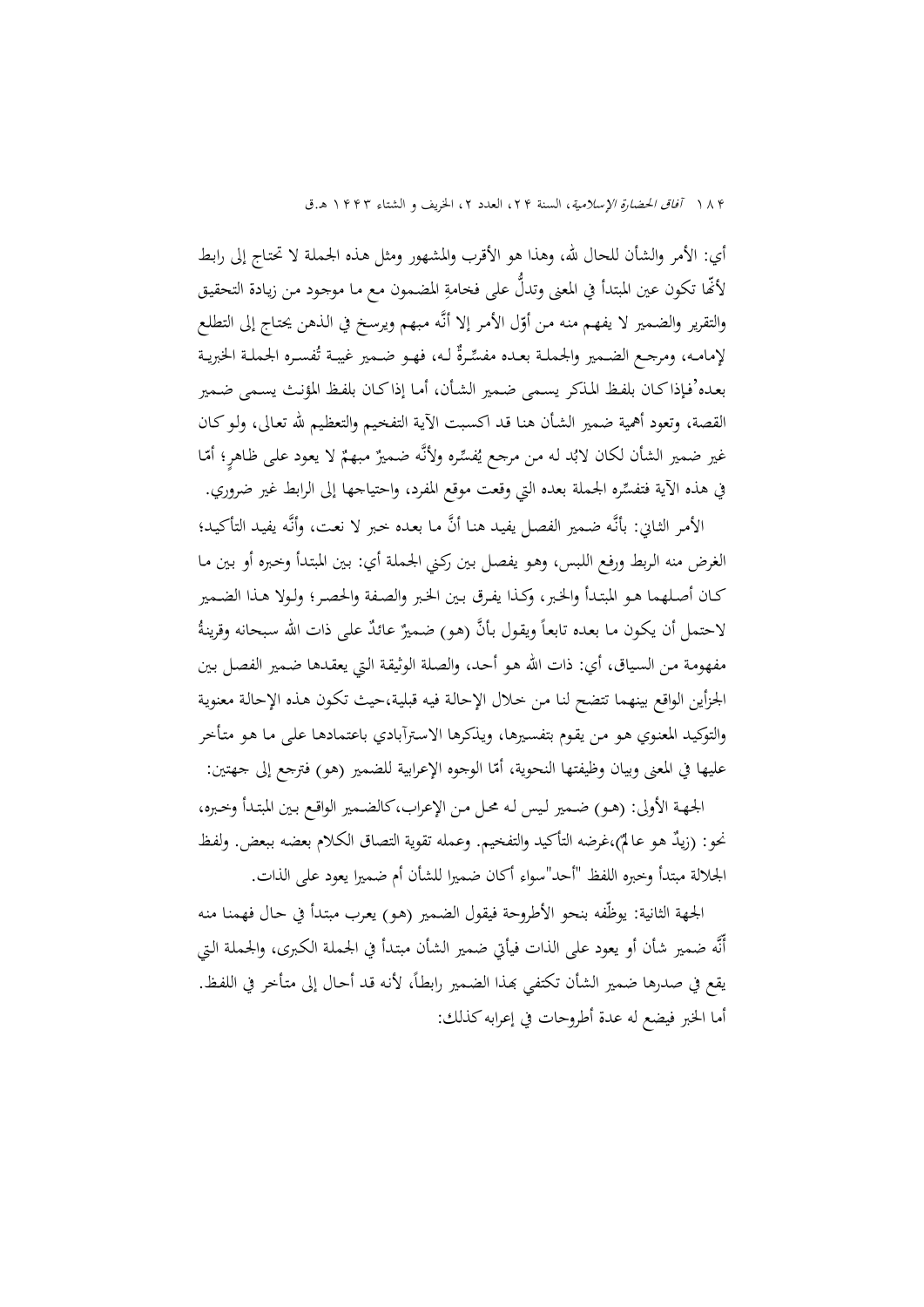الأولى: أنَّه يُعرب ضمير مبتدأ أوّل والمبتدأ الثـاني لفظ الجلالـة و (أحـد) خبر للمبتدأ الثـاني،<br>-فتكون الجملة خبراً للمبتدأ الأول, كقول:(زيد أبوه عـالم)، ولأنَّ جملة الخبر فيها ضمير مضمر  $\overline{a}$ مثلما يقدر في الخبر المفرد نحو (زيدٌ قائمٌ) أي قائمٌ هو، غاية الفرق أنَّ الابتداءِ هناك بالظاهر،<br>. وهنا بالضمير، ويجوز كـذلك أن يقـوم الظـاهر محـل المضـمر ولكـنَّ الإضـمار يكـون أفصـح فـلا توجد حاجة لتكرار لفظ قد تقدم, والرابط في جملة الخبر ضروري: كي لا يفهم أا كلام.

أمّا الأطروحة الثانية: يذهب فيهـا نحو رأي الزمخشري، يقول فيهـا: احتمالية كون الضمير ٌ (هـو) مبتـدأ و(االله) الخـبر، و(أحـد) يعـرب بــدلاً أو عطـف بيـان، أو معطـوف بحـرف عطــف محـذوف، وبالتـالي الـذات المعبّر عنهـا بـ(هو) تكـون المبتـدأ و(الله) هـو خبرهـا.(المصـدر نفسـه: ١/١٣٥). والضمير في هذه الحالة يكون أساس في ربط الخبر الجملة بالمبتدأ، وهذا يظهـر في الخبر الاسمي نحو: محمـد ثوبـه جديـد، ويضـمر في الخبر الفعلـي في حـال المبتـدأ مفـرداً، والعائـد ضمير المفرد كقول الشاعر كعـب بن زهيـر: ٦٥ ( ١٩٩٧)

أنبئـتُ أنَّ رَسُــولَ الله أوعـدَني َ والعفو عِندَ رَسُـول الله مَأْمُولُ  $\overline{a}$ َ .<br>ا

أي هو أوعدني، ولكن يشترط أن يطابق الضمير المبتدأ الذي يعود عليه.

الأطروحة الثالثـة: "هـو" مبتدأ ولفظ الجلالـة خبره الأول، و"أحدٌ" خبره الثاني،كما مثّلنا بـ(زيد عالمٌ حـاذقٌ)، أو(زيد عالـمٌ فـي الـدار).<br>.

الأطروحـة الر ّ ابعــة: قولـه عـز ّ ٌ ٌ (هـو االله) مبتـدأ وخـبر، و(أحـد وجـل ) خـبر للمبتـدأ المحـذوف يدلٌ عليه ما سبقه من كلام، أي: (هو أحدٌ).

الأطروحــة الخامســـة: يجــوز أن يكــون "الله" بــدلاً و"أحــدٌ"الخبر(العكبري،د.ت: ٢٩٧/ ٢). أقول يعني: خبر هو.

ووجود الضمير (هو) في هذا المحل لأنَّ دلالته على الذات المقدسة أعمـق من دلالـة الاسـم الصريح لفظ الجلالة عليه، لبساطة الضمير وإحاطته، فيصبح من هـذه الناحية شبيهاً ببسـاطة الـذات وإحاطتهــا، علـى العكــس مــن الاسـم الصــريح لفـظ الجلالــة، فهــو لا يخلـو مــن تعقيــد بالتشـديد وتكرار الأمـات. بـل يمكـن إرجـاع أحـدهما للآخر ونقول علـى سبيل الأطروحـة: إنَّ لفـظ الجلالـة (الله) هـو تعريـف للضـمير، بإدخـال الألـف والـلام علـى الهـاء، مـع انـه غـنيٌّ عـن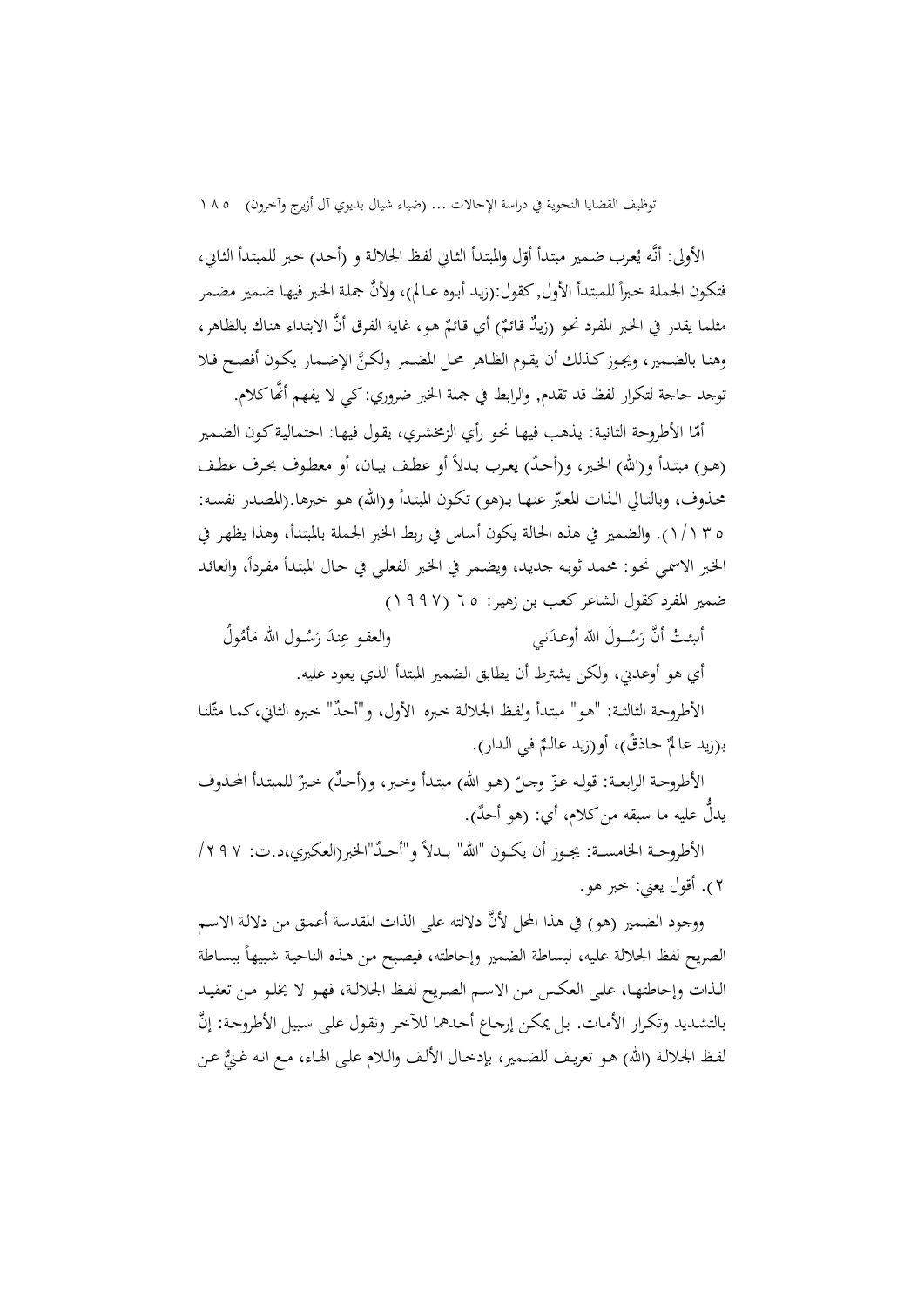١٨٩ *آفاق الحضارة الإسلامية*، السنة ٢٢، العدد ٢، الخريف و الشتاء ١۴۴٣ هـ.ق

التعريــف ولا يحتــاج لـه ولا يتعـرف بمخلوقاتـه، بـل بذاتـه، وبالتـالي وجـود الضـمير خاليــاً مـن التعريف أولى (المصدر نفسه: -١٣٦ ١/١٣٧) .

الصـورة الثانيـة: مـن جـانب المعنى هـو ضمـير الشـأن، ويُعرب مبتدأ والجـملة التي بعـده هـي الخبر، فعندها دلالة على التأكيد تنتفي، بل دلالته تصبح لمحرد الإخبار وأنَّ الحال والشأن: إنَّ االله أحـد، والاسـتغناء عنـه يكـون أفضـل، ومـن هنـا أصـبح هـذا الـرأي غـير صـحيح، وإن كـان نفهم هذا من كلمات صاحب"الميزان".

الصـورة الثالثـة: المعنى منـه دالاً علـى الـذات، ويُعرب ضـمير فصـل،لأنَّه لا يحتمـل وجـود التنـافي بــين هــذين الاحتمــالين، بالإضــافة إلى لــزوم كــون دلاتــه علــى الــذات متكــررة في الآيــة الضمـير ولفـظ الجلالـة.

الصـورة الرابعــة: معنــاه دالاً علــي الـذات، ويعـرب مبتـدأ، وهـو المتعـين في المعـني: فالـذات نكون متصفةٌ بماتين الصفتين أو الاسمين (المصدر نفسه: ١/١٣٦).

يدافع السيد الصدر على رأي صـاحب الميزان ويقول: في حـال قلت بـأنَّ اللفـظ الجلالـة يدلُّ على الذات والضمير يدلُّ عليهـا كـذلك، فكيف يكون يستقيم هـذا؟ ويجيب على السؤال هذا فيقول: الظاهر هذا هو السبب الذي دفع صاحب الميزان بأن يعتبره ضـمير شـأن، كي لا تكون الدلالة على الذات مكررة (المصدر نفسه: ١/١٣٦) .

**٣.٢.٢.٣ الجملة الخبرية أو جملة الصفة وعود الضمير** 

أصـل الخـبر الأفـراد، ولكـن في بعـض الأحيـان قـد يكـون جملـة، وقـد يكـون المبتـدأ هـو المعـنى الأول، فـإن لم يكـن كـذلك فلابـد مـن تـوفر شـرط الـرابط الـذي يـربط لفـظ المبتـدأ بجملـة الخـبر، كي لا تقع أجنبية منه، والرابط فيه قد يكون الضـمير، أو تكـرار لفـظ المبتـدأ، أو عمـوم يـدخل تحته المبتدأ، وقد يكون الضمير مقدراً أو إشـارة إلى المبتدأ(ابن عقيل، ١٩٩٠: ١/١٧٦)، فهــذا التوظيــف للشــرط يســاهم في امتــداد الجملــة المنطقــي المقبــول، وهــذه المقبوليــة هــي مــن تساهم في بناء قواعد النص، فانعدام هذا الشرط يؤدي إلى انعدام صفة الإخبارية.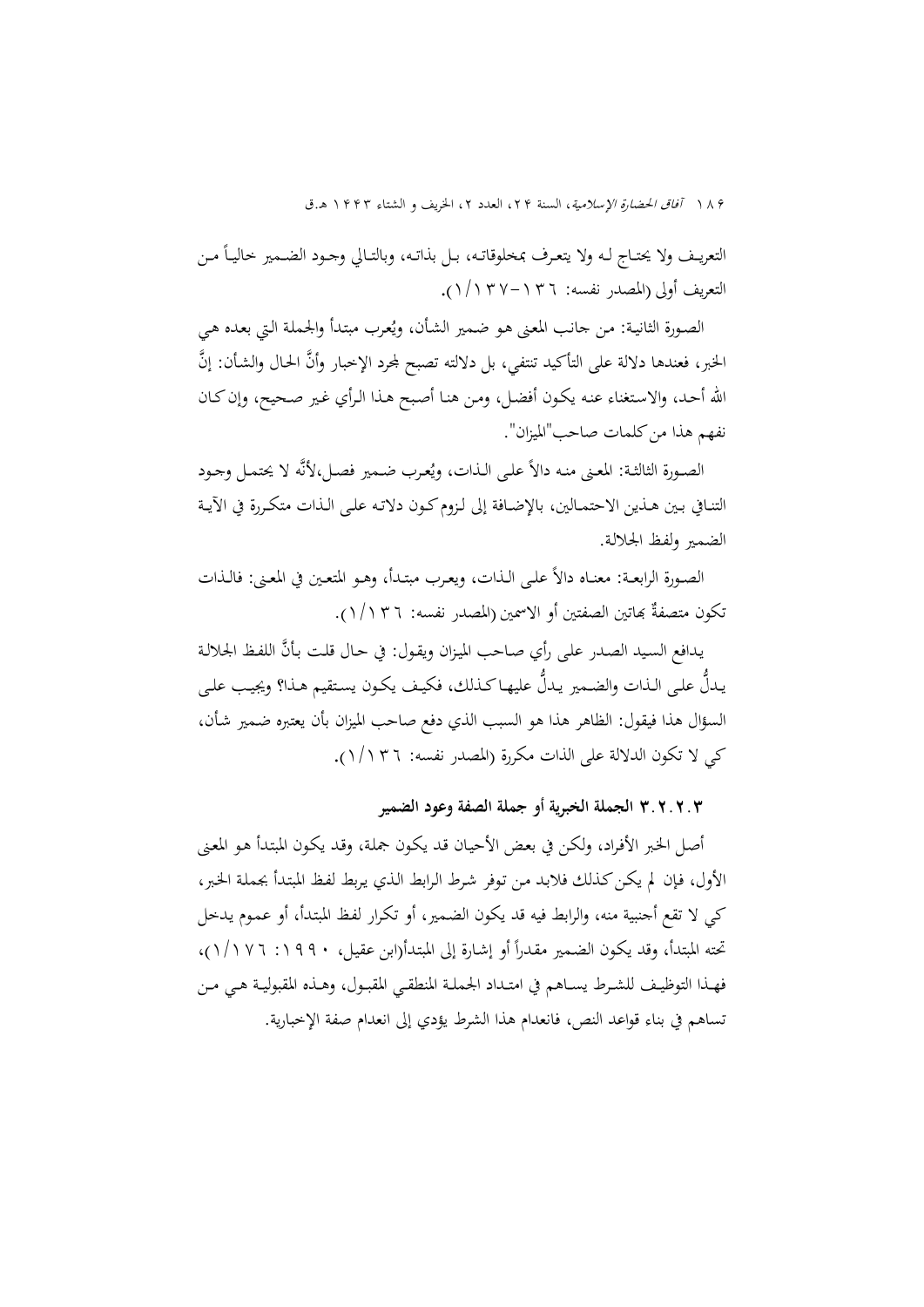توظيف القضايا النحوية في دراسة الإحالات ... (ضياء شيال بديوي آل أزيرج وآخرون) ١٨٧

والحـال الجملـة كـذلك لهـا حـقٌ مـن التوظيـف في كتاب(منـة المنــان)إذ يتناولهـا الصـدر في دراستها ومـا يتعلق بما مواضع كثيرة. واشتراط النحويون بوجود الرابط في جملة الصفة وعودة على الموصوف (ابن يعيش، د.ت: ١/٩ .)

قــال تعالى:﴿فَــالْيَوْمَ الَّـــٰذِينَ آمَنُـــوا مِـــنَ الْكُفَّــارِ يَضْـــحَكُونَ{۞}عَلَــى الْأَرَائِـــكِ َ َ ن  $\overline{\phantom{a}}$ َ َ <u>ٔ</u>  $\ddot{\phantom{0}}$ َ َ يَنظُــرُونَ﴾(المطففين/٤ ٣ - ٣٥). اختلــف المفســرون في توجيـــه قولـــه:﴿عَلَى الْأَرَائِـــكِ<br>. نٍ َ َ يَنظُرُونَ﴾، بعضهم يوجهها أنَّما حال من (يَضْحَكُونَ) على نية الضمير العائد على الاسم ية<br>-َ الموصــول المبتــدأ (الــذين) ، علــى مــذهب ســيبويه وابــن مالــك ومــنهم الزمخشــري (الكشــاف، ٢ ٠٠٢: ٤٠ ٢/١٣)، فارتبطت جملـة (يضـحكون) بمُحـال سـابقٍ وهـو الاسـم الموصـول (الذين) الـدال على الجمـع المذكر؛ حيـث تطابقـا في النـوع والعـدد، وحـلَّ الضـمير الـواو محـلَّ الاسم الظاهر لبيان شدة الضحك وكثرته، وهذا التطابق بين الاسم المعوّض والاسم الموصول؛ سببه يعود إلى أنَّ الحال تتبع صاحبها في جميع حالاته، والبعض الآخر جعلها خبراً ثانياً ومن  $\overline{a}$ (يَنظُرُونَ) خبراً ثالثـاً، وهـذا الرأي تبنـاه صـاحب الميزان، فهـو يـرى أنَّ في الآيـة ثلاثـة أخبـار،<br>. ية<br>-وهـــــي (يَضْـــــحَكُونَ) وشـــــبه الجملـــــة (عَلَـــــى الْأَرَائِـــــكِ)، والثالــــث جملـــــة َ َ َ (يَنظُرُونَ)(الطباطبـائي،٩٩٧ ٩ ١ : ٢٠/٢٦٦). ومن خـلال ذلـك يتبـين للباحـث أنَّ وجـود نٍ علاقــة معنويّــة تــربط بينهــا، فهــنَّ متكــاملات مــن الناحيّــة الدلاليّــة، العربيــة لغــة الاختصــار والاقتصـاد؛ لذا لـزم عليّنـا أنَّ نـربط بينهـا بـرابط نحـوي وهـو الاسـم الموصـول وضـمير الـواو، مـع هـذا فـإنَّ الربط بالضمير لا يؤدي غرض اسم الموصول الذي يفيـد مـدحاً أو ذمـاً للمرجـع،  $\overline{\phantom{a}}$ فضلاً عن أنـه يفيـد التوكيـد والاختصـاص ، وبالتـالي الـربط بضـمير الـواو فقـط لا تتـوفر فيـه القـوة التي يمتلكها الاسم الموصول.

وله توجيه آخر يسلّط ضوء البحث النحوي في تفسيره لهذه الآية ، ويعـترض علـى صـاحب الميزان ويذهب إلى إضمار الضمير بقوله:‹‹وهـذا مـا أشـرنا إليه أكثـر مـن مرة مـن أننا يمكـن أن نخبر عن المبتدأ الواحد بعدة أخبار،كل واحد منهما للحفظ مستقلًا عن الآخر، كقولنا"زيد عـالم فـاهم" ولا يفـرق في ذلـك بـين الاسـم المفـرد والجـار واـرور وغيرهمـا، إلا أننـا قلنـا: إن هـذا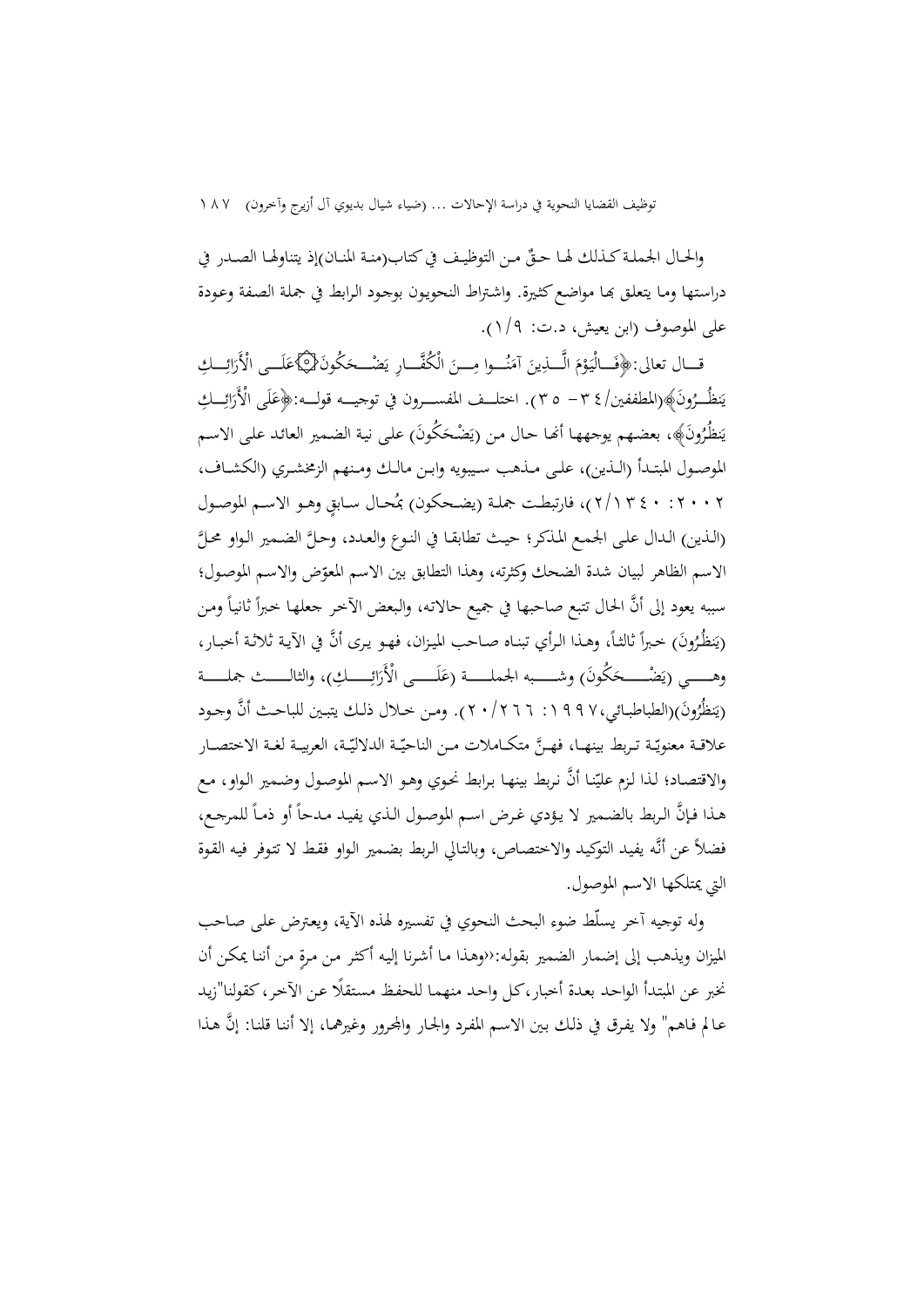١٨٨ آفاق الحضارة الإسلامية، السنة ٢٢، العدد ٢، الخريف و الشتاء ١٣٣٣ هـ.ق

مّــــا لا يحتمـــل أن يوافـــق عليــــه مشـــهور علمـــاء اللغـــة والبلاغة...والمشـــهور يعتـــبر هـــذه الجملة(يَضْحَكُونَ)و(يَنظُّرُونَ)كصفات أو أحوال...» (الصدر،١١١: ٢٠١٩) ٤). جملة نٍ َ الصفة ترتبط بالموصوف توظيفاً نحوياً عن طريق الضمير، وارتباطهما يكون في المعنى، فالصفة جزءٌ من الموصوف، وتابعةٌ له في الإعراب، فوقعت جملة الصفة موقع الوصف باللفظ المفرد، وتخصصه بالمعنى هو من زاد فيه، ومن ثم وقع احتمالية وجود الضمير الرابط الذي يحتمله الخـبر المفــرد، عنــدها قــد أُضــمِر الــرابط في الوصــف إلى جانــب الضــمير الملفــوظ وهــو واو الجماعــة والتقدير: هـم يضـحكون؛ وهـم ينظرون، وجملة الصفة الجـار والجرور(عَلَى الْأَرَائِكِ) ارتبطت َ َ بالموصــوف النكــرة مــن خــلال الضــمير المضــمر في الفعــل، ورفــع الإــام والغمــوض في المطلــق ومتخصصـه بالوصـف، في الجملـة الوصـفية الـتي يكـون الضـمير فيهـا مضـمرا يسـاهم في تـرابط الـنص في الشـكل والمضـمون عـن طريـق الـرابط اللفظـي والمعنـوي فيهـا ووصـفها بـ المضـارع يـدل علـى الـدوام والتجـدد ووجـود الاسـم الموصـول (الـذين) مـع الضـمير (الواو)حـدد المفهـوم العـام وخصصه: فهذا الضحك متجدد كلما نظر أصحاب الجنة للكفار, وهـذه الصـفة هـي مـدخلاً ودافعاً مشوقاً للمؤمنين وتسابقهم للجنة. كما يُثّبت البحث النحوي أنّ الجملة الاسمية الحالية والجمعل المنطوقة هبي جمل يجب ربطهـا بصاحبها(سيبويه: ١٩٨٨م: ١٩٦١/٢)، إنَّ اقتضاء الـربط بالعلاقـة الحاليـة والضـمير داخـل التركيـب للـنص المقـدس يكـون مـن خـلال تـدخل دلالـة التــزامن في ترتيــب العلاقــات في مســتوى البنيــة العميقـــة للجملــة، ومــن خــلال هــذا التــزامن (الضـحك و الجلـوس علـى الأرائـك مـع النظـر) وإحالتهمـا القريبـة علـى نفـس الـذات المرجعيـة (الذين آمنوا)، وقد ارتبط النص بواسـطة (الـواو) الـتي تحيـل علـى اسـم الموصـول لتحقيـق الـترابط والتماسك بينهما. ولهذا السبب البنيوي لا يمكن تقديم الضمير على المفسّر لأن رتبته راسخةٌ في البنيــة العميقــة؛ أو في كليهمــا العميقــة والســطحية معــا، وحــديث النحــويين عــن الــرابط في الجملـة الحاليـة فيـه دقـة كبـيرة ووعـي بأهميـة هـذا الـرابط في إزالـة اللـبس والإـام وتحقيـق الفائـدة المرجوة من هذه الجملة، لأنَّ الفعل يتحكم في المفسّر والضمير في القول الواحد فهو يقتضي الرابط دلالة الحال لأنَّ الفعل يتحكم مكونياً في المفسّر والضمير . وقد اختلفوا في الضمير  $\overline{\phantom{a}}$ الـرابط بجـواز أو وجـوب اقترانـه ـذا الضـمير أو بـالواو أو بكليهمـا، علـى تعـدد الاسـتعمالات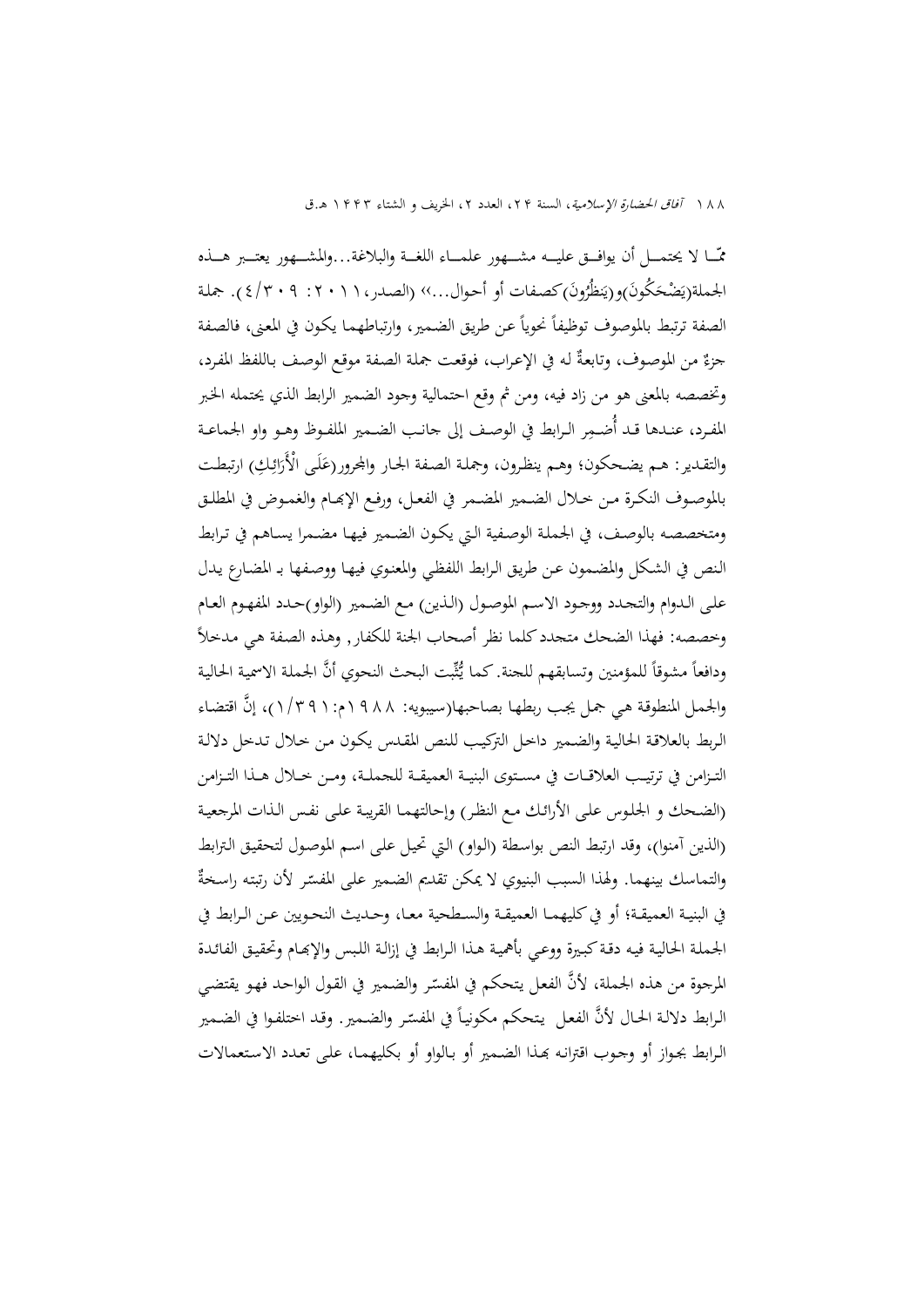فـذهب سـيبويه وابـن مالـك إلى جـواز عـدم اقـتران الجملـة الاسميـة الحاليـة بـالواو والضـمير معـا ، أي: أَمّما يرتبطان بعلاقة تزامنية بين حدثين تقتضي حالًا مصاحبة للحدث الرئيسي، ولهذا السـبب يكـون مـن المسـتحيل أن يتقـدم المركـب الـذي يحمـل الـواو علـى الفعـل الرئيسـي، والـواو عندما تلتقي مع الضمير تنظم علاقة من نوع مختلف عـن علاقـة الحـال في علاقتهـا الاسـتئناف بـين الجمـل المنفصـلة ، وعنـدما تكتمـل الجملتـان في بنيتهـا العميقـة يـأتي دور رابـط الـواو ويقـوم بترتيب الجملتين ترتيبـاً مراعيـاً وجـود مضـمونين منفصـلين، ولكـنَّ ابـن مالـك يقـول علـى نيـة الضمير ممكن إذاكان معلوماً فيظهر من كلامه: ‹‹وأجـاز سيبويه الاستغناء عـن الـواو بنيـة الضمير، إذاكان معلوماً،كقولك "مررت بالبر قفيز بدرهم، أي: قفيز منه بدرهم، وأجـاز هـذا كمـا جـاز في الابتـداء: السـمن منـوان بـدرهم علـى تقـدير منـوان منـه بـدرهم، فلـو قيـل: بيـع السـمن منـوان بـدرهم علـى تقـدير منـه، وجعـل الجملـة حـالًا لجـاز وحسـن، وإلى هـذا أشـرت بقولي وقد تخلو الجملة الاسمية منهما لظهور المعنى››(ابن مالـك:١٩٧٧، ١/٤٥٨)، و لكـن ابن هشام يرى أنَّما قد تكون مرتبطة بكليهما بالواو والضمير، نحو قوله تعالى:﴿أَلَمْ تَرَ إِلَى الَّذِينَ :<br>ا ا ر<br>. ت<br>ا **أ** خَرَجُوا مِن دِيَارِهِمْ وَهُـمْ أُلُوفٌ﴾(البقرة/٢٤٣)، أو بالضـمير فقط وقولـه تعالى:﴿وَقُلْنَا اهْبِطُوا ْ َ ْ ِ ب<br>أ ي ∫, .<br>ا َ َ بَعْضُكُمْ لِبَعْضٍ عَدُوٌّ ﴾(البقرة/٣٦)، أي متعادين، أو بالواو فقط كقوله تعالى:﴿ قالوا لَـئِن أَكَلَهُ ْ  $\ddot{\cdot}$ ْ با<br>ا الذُّئبُ وَنَحْنُ عُصبَةٌ ﴾(يوسف/١٤)، والواو تجيئ غالباً قبل الجملة الاسمية التي تتصدر بضمير َ َ يعود على متقدم،ٍ وهي في هـذه الحالـة تمنـع وقوعـه خـبرا أم أن يكـون تأكيـدا لمتقـدم، والجملـة الـتي تتصدر بضمير الحـال لا تصـلح دون الـواو. وذهـب كـل مـن المـبرد(:١٩٩٩ /١٢٥ ٤ ). وابـن يعـيش(د.ت: ٢/٦٢) إلى جـواز اقـتران الجملـة الاسميـة الحاليـة بـالواو أو بالضـمير ، وبعضـهم صرّح تصريحاً مباشراً الاكتفاء بالضمير في عملية الربط:«وإذا عرفت هذا ظهر لك أنَّ الأصل<br>-في الجملة إذا وقعت موقع الحال أن لا يدخلها الواو» (السكاكي، :١٩٨٣ ٢٧٤).

رغــم تعــدد الاتجاهــات وكثرــا لتوظيــف الضــمير في دراســات النحــويين للــربط في الجملــة الحالية بفرعيها الاسمية والفعلية، فإنّهم يثبتون الأثر الحقيقـي للضـمير في ربط الجملة الحالية ومـا يســبقها، أي: العامــل وصــاحبها، وهــذا الحــديث هــو يبــين أبعــاد توظيــف الإحالــة بالضــمير وجعلها أبعاد نصية وليست جمليه أي: ضـمن نحـو الـنص لا نحـو الجملـة، الـذي ينظـر في حركـة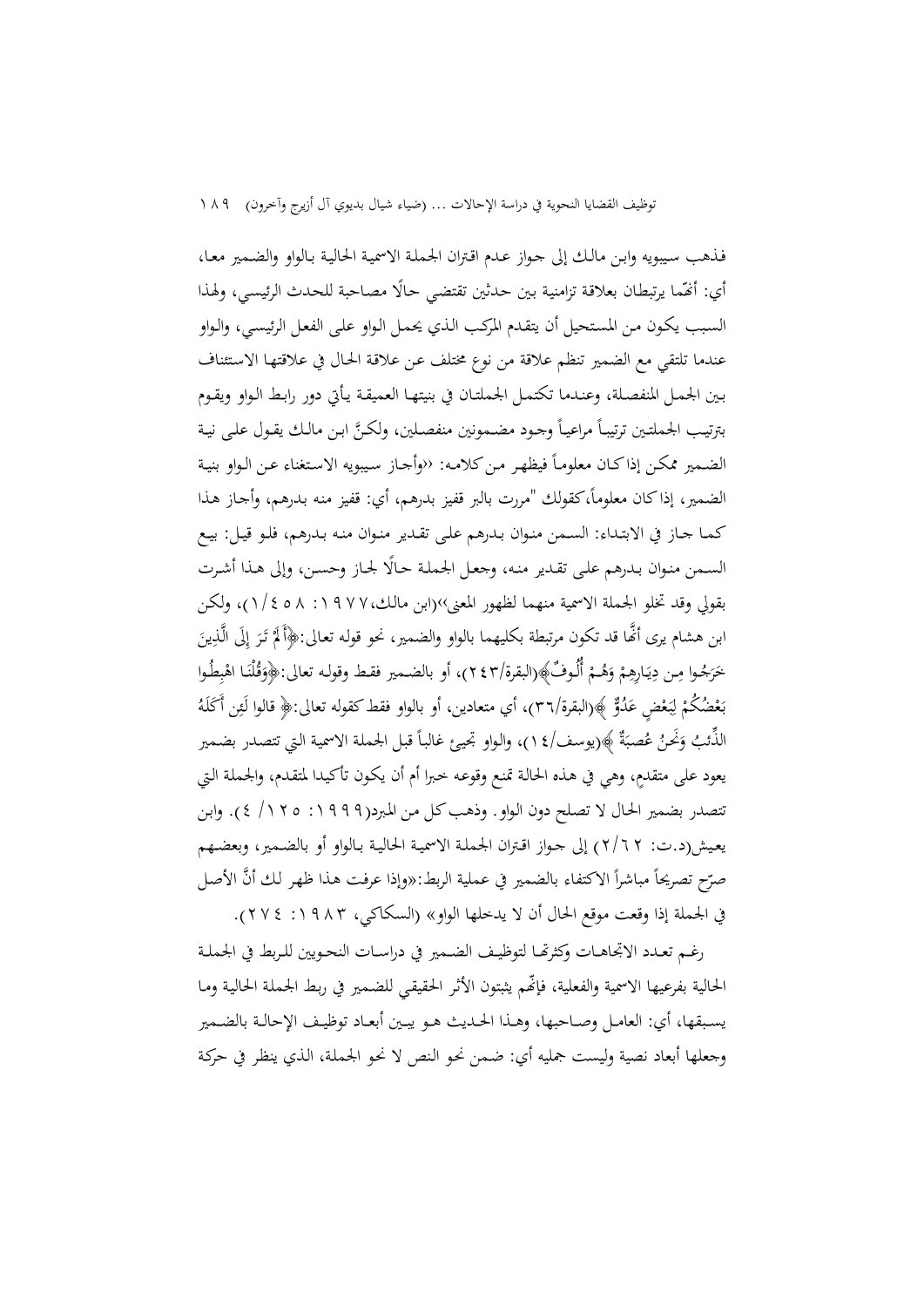١٩٠ آفا*ق الحضارة الإسلامية*، السنة ٢٢، العدد ٢، الخريف و الشتاء ١٣٣٣ هـ.ق

الضـمير مــن جانـب الموقـع والتوظيـف في بنيــة النصـوص العربيـة والقرآنيـة، يجـد هـذا التوظيــف النحوي لإحالة الضمير عند السيد الصدر في منة المنان وهو يقوم بمجموعة وظائف كبرى مـن ناحية كونه عنصرا إحالياً داخل النص، لذلك نلاحظ اعتراض الصدر على الطباطبائي يكمن في اقتصـاره علـى الخـبرين في الآيـة الشـريفة لا ثلاثـة أخبــار، قـال:«لأنَّ جملـة (عَلَـى الْأَرَائِـكِ<br>. َ نظُرُونَ)، كافية لأن تكون خبراً لا خبرين بمذه الجملة»(الصدر، ١ ١ ٢ : ٩ : ٢ / ٤). وهذا نٍ ي  $\overline{a}$ الرأي فيه صواب من ناحيتين: الأولى أنَّه لـو كـان خبراً مستقلاً لكـان الـلازم أن يكـون متعلقاً ً بمحذوف، والتعلق بمحذوف لا يمكن أن نتصوّره مع وحود الفعل(يَنظُرُونَ) وفيه القابلية بأنَّ<br>\* ية<br>∶ يتعلق به الجار والمجرور(عَلَى الْأَرَائِكِ). أمّا الآخر هو في ترجيحه للسياق من معنى، أي: أنَّحم َ َ ينظرون وهم موجودون على الأرائك (الزمخشري:٢٠٠٢، /١٣٤٠ ٢).

 وخلاصـة هـذا الكـلام أن الصـدر يـذهب إلى مـا ذهـب إليـه سـيبويه وابـن مالـك في جـواز مجيــئ الجملــة الحــال مــن دون الضــمير أو الــواو الــرابط علــى نيــة الإضــمار، أمّــا في قولــه<br>\* نعالى:﴿فَأَنذَرْتُكُمْ نَارًا تَلَظَّى ﴾(الليل/٤ ١). فالصدر يرى في توظيفه وتحليله النحوي قوله ِ<br>ا ْ ت<br>تار ْ ِّفَ<br>گ ن<br>ا (تَلَظَّى) بأنَّها:«حال لأنَّه جملة بعد نكرة وان كان المعنى أقرب إلى نعتاً...والحالية لا مدخل لها ٍ<br>ن هنـا›› (الصـدر:٢٠١٠، ٢/١٢٧). فالقضـية الـتي جعلـت الصـدر هنـا هـي توظيفـه المعـنى دون الصـناعة النحويـة، لأن الحـال فيهـا تكـون زيـادة في الخـبر والفائـدة، وهنـا الصـدر يتفـق مـع صــاحب التحريــر والتنــوير في جــواز أن تكــون جملــة حاليــة في حــال اعتبرنــا أن الفــاء للتفريــع المعنوي؛ وجملة (تَلَظَّى) جملة نعت أي: تلتهب من شدة الاشتعال.(ابن عاشور،٤ ٨ ٩ ١ : َ ٣٠/٣٨٩)، في الواقــع أن رأي ابــن عاشــور بأــا نعــت هــي الأقــرب إلى الصــواب باعتبــار الباري عز وجل يصف النار بأنها تلتهب من شدة التوهج.

### **.٢.٢.٣ الجملة الواقعة صفة**

فهـي تتبـع مفردهـا وتصـفه بـالرفع أو النصـب أو الجـر ، أو يقـع بـين هـاتين الجملتـين ضـميران يرجعــان إلى الموصوف(شـوقي المعـري، ١٩٩٧: ١٢٦). وربمـا تشـترك جملـة الحـال مـع جملـة الوصف في بعض القضايا وتختلف في أخرى، والسبب لأقْمّما من الفضلات التي غالباً ما يمكن الاستغناءِ عنّها، لكنَّ في بعض الأحيان يتعذر الاستغناءِ عن هـذه الفضلة لأسباب معنوية أو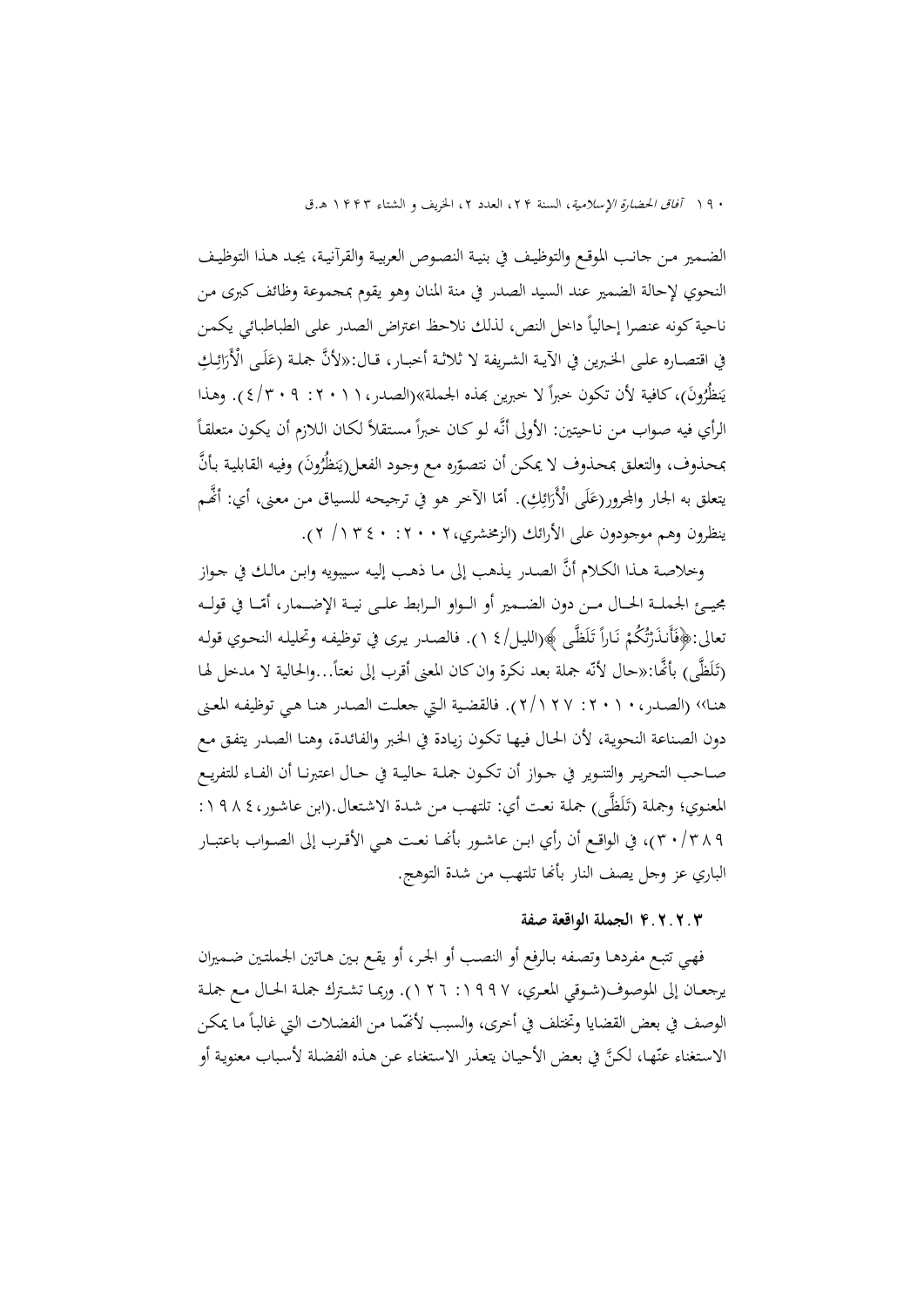صــناعية (قبـــاوة، ١٩٨١: ٢٥٥). فنجـــد توظيـــف الصـــدر وتحليلـــه النحــوي في قولــه تعالى:﴿وَسَــيُحَنَّبُهَا الْأَنْقَــى﴿۞الَّــذِي يُــؤْتِي مَالَــهُ يَتَزَكَّى﴾(الليـــل/١٧ - ٨ ١). يقـــول في  $\ddot{\phantom{0}}$ َ .<br>. َ ِيا<br>ـ ا<br>ا ةً<br>م إعراب(يَتَزَكَّـى) بأنَّحًا حال(الصـدر، ١ ١ ٢ ٢ : ٤ ٢ ٢ /٤). وهــذا الـرأي يتفـق مـع ابـن عاشـور ِبَ<br>ا الذي يقول بأنَّ جملة (يَتَزَكَّى) حالٌ من ضمير(يُؤْتِي) أي: إحالة نصيّة قبليّة: وهو الرجوع إلى ما پ<br>∶ ْ الذي يقول بأنَّ جملة (يَتَزَكَّى) حال من ضمير(يُؤْتِي) أي: إحالة نصيّة قبليّة: وهو الرجوع إلى مـا<br>سبق ذكره في النص، فيعوض لفظ المفسر الذي يُفترض منه الظهور في مكـان المضـمر، ولكنَّ الأمر لم يكن كما يتصوره البحث اللغوي؛ حيث تصوّر أصحاب هذا الرأي بأنَّ المضمر يمكن أن يعوض لفظ المفسر السابق، في هـذه الإحالـة تكـون بنيّـة النص علـى صـورته التامـة الـتي كـانـت مـن المفـترض أن تكـون عليهـا, وهنـا الإحالـة أصـبحت أكـبر ممـا كـان يتوقـع منهـا ، لأننـا وجـدناها عنصراً مهماً يساهم في اتساق النص وتشكيل دلالته حتى يبين كلحمة واحدة يؤدي السابق فيها إلى اللاحق والعكس، والفائدة من هذا الحال في الآية هو للتنبيه وأنـه يـؤتي مالـه بقصـد الـربح والزيـادة وقيـل بـداعي التطهـر يعطـي مالـه.(ابن عاشـور:١٩٨٤، ٣٠/٣٨٩). وـذه الإحالـة الداخليّة أصبح هنـاك نـوع مـن التماسك والـترابط بـين أجـزاء الجملـة مـا قبلهـا ومـا بعـدها، لأنَّ الإحالة هنا إلزاميّة الرجوع إلى سابق الفهم المحال إليه مما يسهم في تحقيق الاتسـاق النصـيّ يجـاوز<br>ء كـل جملـة بعضـها مـع الـبعض ويـؤدي للـتلاحم والـترابط بـين أجـزاء الـنص بأكملـه، ممـا يشــكل وحـدة نصيّة متماسكة الأجـزاء. إنّ الجملـة تتكـون مـن فعـل وفاعـل، والفعـل المضـارع مثبـت لم يســبق بــالواو نحــو: جــاءين زيــد يســعى، وهــذا هــو الأفصــح (ابــن الحاجــب، ١٩٨٢: ٢/٧٧)،كقولـه تعـالى:﴿وَلَا تَمْنُن تَسْتَكْثِرُ﴾ (المدثر/٦) والتقـدير في الآيـة مسـتكثراً، والحملـة ِ<br>بر : ْ َ الفعلية تُعد خلاف الاسمية في ذلك، فـ الفعلية في حـال المضارع يحذف منهـا الـواو قبلهـا ويكـون الرابط الضمير فقط, ومجيء الواو في الأيتين السـابقتين يحتمـل أن يكـون عطفـاً كقولنـا: يتركهم ويضـلون، ومـن بـاب الأفضـلية فـ الأبلـغ هـو الاكتفـاء بالضـمير في حـال المضـارع المثبـت، لأنـه لا .<br>-.<br>. يمكننـا أن نـأول المضـارع باسـم الفاعـل فيقال:جـاء زيـد يركـب سـيارة، والتقـدير: جـاء زيـد راكبا, وهذا هو أصل الحال. لكنَّ من وجهة نظر المفسرين (يَتَزَكَّى) فعلى الأغلب هم متفقون على ِيا<br>ـ إعراب هذه الجملة بأنَّما حالية. ويرى الصدر أنَّ صاحب الميزان أعربها صفة (الصدر، ١ ٠ ٢ : ه ٢ (٢/١)، وما يراه الباحث أنَّه لم يكن هـذا قصـده، فيقـول صـاحب الميزان:﴿الَّذِي يُـؤْتِي مَالَهُ  $\overline{a}$ ة<br>م يَتَزَكَّـى﴾ صـفة للأشـقى أي: الـذي يعطـي وينفـق المـال ويطلـب بـذلك أن ينمـو نمـاءا صـالحا ِيا<br>ـ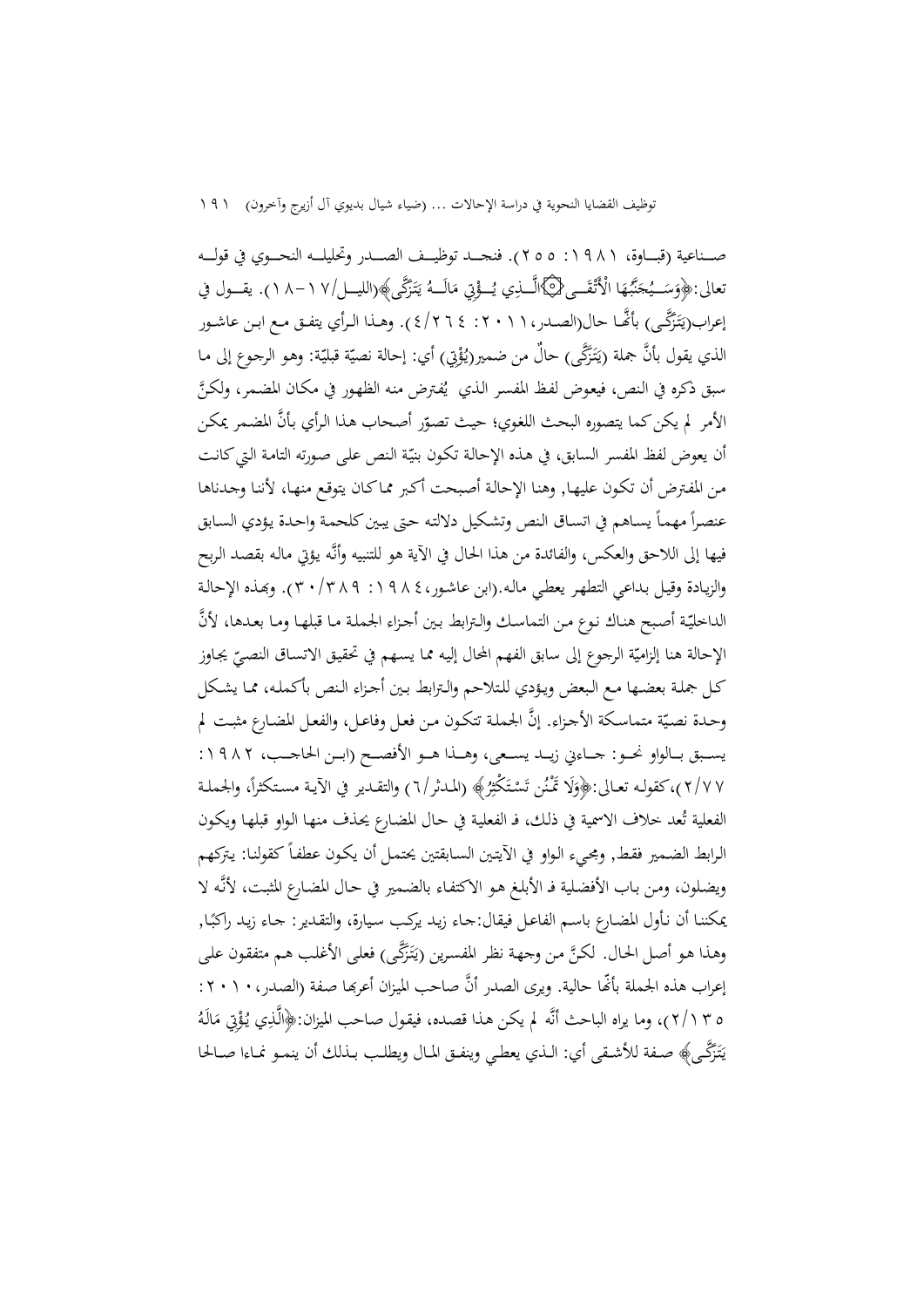١٩٢ آفاق الحضارة الإسلامية، السنة ٢٢، العدد ٢، الخريف و الشتاء ١٤٤٣ هـ.ق

(الطباطبـائي،١٩٩٧: ٢٠/٢٠/٢)، وعلى مـا يبـدو أنَّ الصـفة في نظـر صـاحب الميـزان هـو الاسم الموصول وليس (يَتَزَكَّى). فهذا الضمير حاله حال سائر الضمائر لا يخلو من الغموض ِيا<br>ـ والإبمام، خاصة في حال لم نجد له ما ييّنه فيتطلب البحث عن (مرجع) أو (مفسّر)، وهذا ما تكلم عنه النحاة.

ولا يخفى مـا لهـذه الإحالـة بضمير الغائب من دوّرٍ كبيرٍ في تماسك النصّ عـن طريق ربطه بالسياق الخارجي له، وله كذلك في اتساقه وانسجامه وربط بناه النصية.

**٤ . النتيجة**

- .١ توظيــف القضــايا النحويــة الســبب في كثــرة أســلوب الأطروحــات النحويــة والتفســيرية عنــد الصدر، فهي تمنحه أكـبر مسـاحة عـن إجابـة الأسـئلة الـتي تطـرح علـى القـراء وتشـكل عـدد من الأفكار حول المعنى، ويرى أنَّ الضمير يأتي رابطاً في كثير من الأبواب النحويّة، والربط فيه أكثر شيوعاً من الربط بالتكرار الذي هو الأصل في الربط.
- ٢ . تبين أثنـاء البحث أنَّ الصـدر يميل إلى إعطـاء الأولويـة للمعنى المناسب والسياق بدلاً من ً ل القواعـد النحويـة انتصـارا لمعـنى، لـذلك فهـو مـن يـتحكم بـالنص ولـيس القواعـد النحويـة، ولكن لا يمكن تجاهل هذه القواعد أو إهمالها، ايضاً لا يمكن تقديسها على حساب المعنى الدقيق للنص الشريف.
- ٣. قدرته على الترجيح بين الآراء النحويّة، مُعتمداً على ثقافته اللغوية والأصوليّة في تحليلاته للضمير النحويّة.
- ٤ . أنَّ النصَّ القرآني عنده نصٌ مفتوحٌ، وليس مغلقاً، ويمكن أن يقال كل ما فيه بشرط وجود الـدليل والبرهـان، ويتضـح أنـه يميـل إلى الاسـتفادة مـن العلـوم المهمـة عنـد تحليلـه للنصـوص القرآنية فهو يعتمـد نظريـاً ليس فقط علـى القواعـد النحويـة وإنمـا يعتمـد علـى علـم المنطـق وعلم الأُصول والمبادئ الأساسية في منة المنان.
- ه . لم يكن من دعاة التشدد والالتزام بالقواعد النحوية، ولا يتخذ المنهج المعياري منهجاً في معالجته قضايا النحو.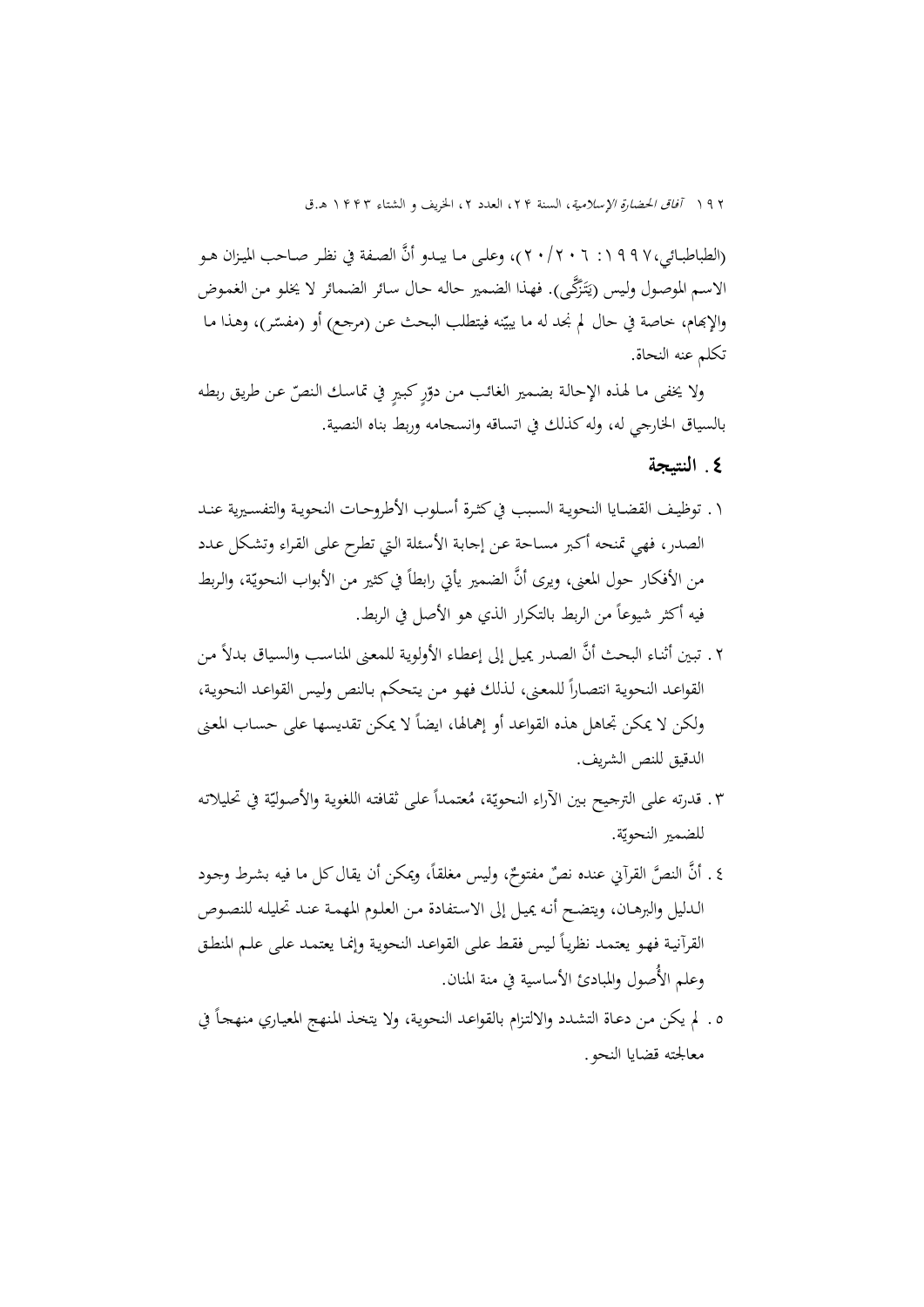توظيف القضايا النحوية في دراسة الإحالات ... (ضياء شيال بديوي آل أزيرج وآخرون) ١٩٣

- .٦ أن لضمير الشأن أهمية في توضـيح المعـنى، وتعظـيم الاسم(العنصـر الإشـاري المعجمـي)، ولم يقتصر دوره على الربط فقـط بـين الجمـل, بـل اعتمـد الصـدر عليـه في التفسـير وإزالـة اللـبس والإبمام في الكثيرٍ من سياقات النصٍّ .
- ٧. نراه في بعض الأحيـان يرفض فكرة التقـدير والتأويـل النصّي، وغير مضطر إلى التأويـل في النص الشريف.

# **المنابع والمصادر**

### **الکتب**

- القرآن الكريم.
- ابـن زهـير، كعـب (١٩٩٧م). **ديـوان كعـب بـن زهيـر** ، حققـه وشـرحه وقـدم لـه الأسـتاذ علـي فـاعور، الطبعـة العلمية ، بيروت: دار الكتب العلمية.
	- ابن عاشور، محمد الطاهر (١٩٨٤م).**التحرير والتنوير**، د.ب: الدار التونسية للنشر.
- ابـن عطية،عبـد الحـق بـن غالـب بـن عطيـة الأندلسـي أبـو محمـد ( ١٩٨١م). **المحــرر الــوجيز فــي تفســير الكتاب العزيز**، تحقيق: الفاروقي وآخرون، ط العلمية، د.ب: دار الكتب العلمية.
- ابـن عقيـل، ـاء الـدين عبـد االله (١٩٨٠م). **شـرح ابـن عقيـل علـى ألفيـة ابـن مالـك**، ط ،٢٠ القـاهرة: دار التراث.
- ابــن مالــك، محمــد بــن عبــد االله بــن مالــك الأندلســي جمــال الــدين ( ١٩٧٧م). **شـــرح التســـهيل** ، تحقيــق عبد الرحمن السيد محمد المختون، د.ب: دارهجر.
- ابـن هشـام الأنصـاري، أبـو محمـد عبـد االله جمـال الـدين بـن يوسـف (١٩٩٩م). **مغنــي اللبيـب عــن كتــب**  <mark>الأعاريب،</mark> تحقيق وتعليق: بركات يوسف هبّود، ط ١، بيروت: شركة دار الأرقم.
- ابـن يعـيش، يعـيش بـن علـي بـن يعـيش بـن أبي السـرايا(د. ت). **شـرح المفصـل**، تحقيـق: أحمـد السـيد أحمـد وإسماعيل عبد الجواد عبد الغني، د.ط، د.ب: مكتبة التوفيقية.
- الاستر آبادي، رضا الدين بـن محمـد الحسـن (١٩٨٢م). **شـرح شـافية ابـن الحاجـب**، بـيروت: دار الكتـب العلمية.
- بحيري، سعيد حسن (١٩٩٧م). **علم لغة النصّ: المفاهيم والاتجاهات**، ط١، القاهرة: الشركة المصرية العالمية للنشر لونجمان.

بن غربيّة، عبد الجبار <mark>(٢٠١٠م). مدخل إلى النحو العرفاني</mark>، تونس: دار مسكيلياني.<br>.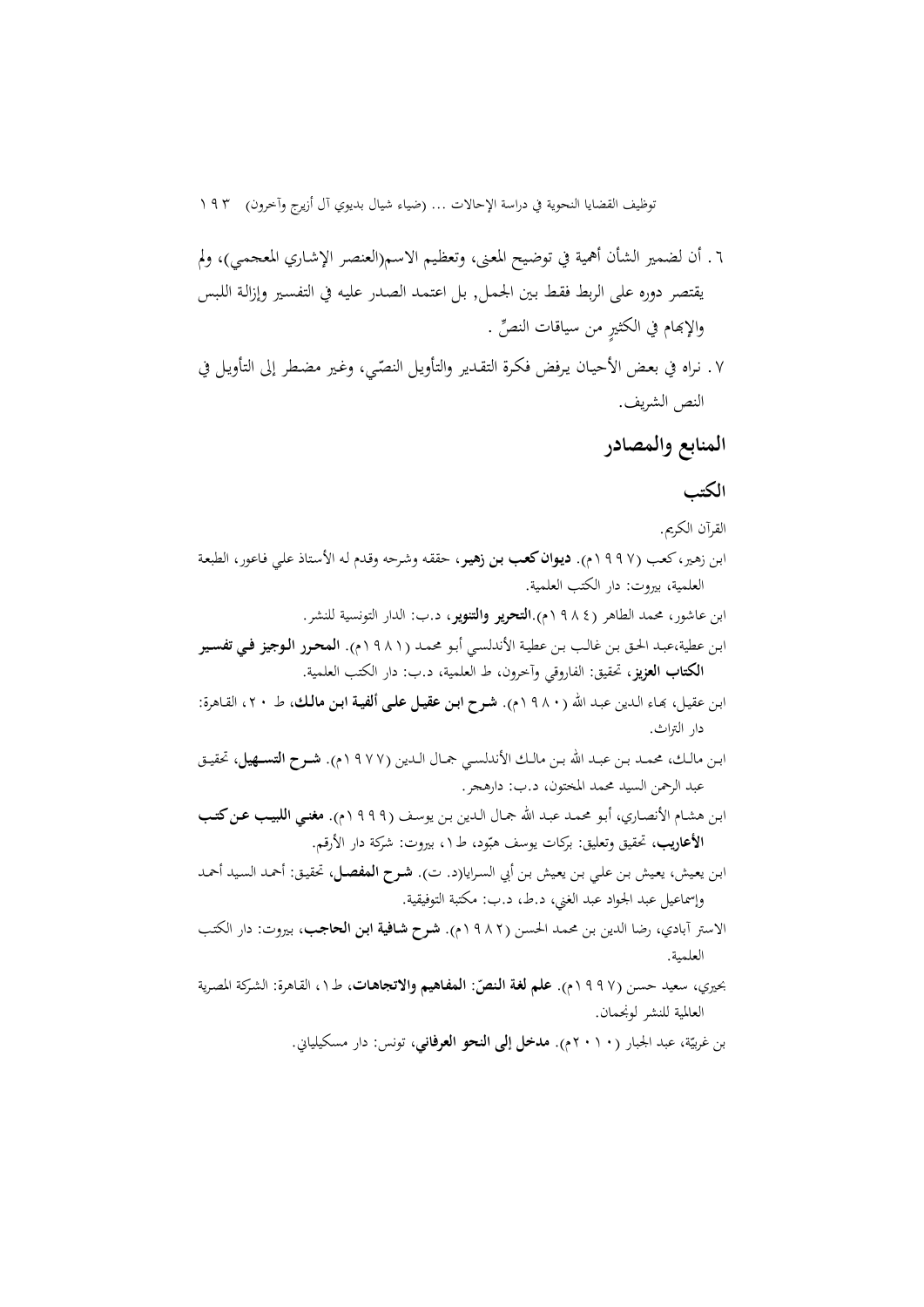١٩۴ آفاق الحضارة الإسلامية، السنة ٢٢، العدد ٢، الخريف و الشتاء ١٣٣٣ هـ.ق

الجرجــاني، عبــد القــاهر (١٩٨٢ م). **المقتصــد فــي شــرح الإيضــاح**، تحقيــق: كــاظم بحــر المرجــان، بغــ داد: دار الرشيد.

--------- (د. ت). **دلائــــل الإعجــــاز**، قـــرأه وعلّـــق عليـــه: محمـــود محمـــد شـــاكر، ط١ ، القـــاهرة: مكتبة الخانجي.

عباس، حسن ( ١٩٩٧م). **النحو الوافي**، ط،٥ مصر: دار المعارف.

الخطابي، محمـد (٩٩١١م). **لسـانيات الـنصّ مـدخل إلـى انسـجام الخطـاب**، طـ١، د.ب: المركـز الثقـافي العربي.

الزمخشري، جار االله محمود بن عمر(٢٠٠٢ م). **الكشاف عن حقـائق التنزيـل وعيـون الأقاويـل فـي وجـوه التأويل**، اعتنى به وخرج أحاديثه وعلق عليه: خليل مأمون شيحا، بيروت: دار المعرفة.

الزناد، الأزهر ( <mark>٢ ٠ ٢ م). **نظريات لسانيّة عرفانيّة**، ب.</mark>ط، تونس: الدار العربيّة للعلوم ناشرون. السكاكي، أبو يعقوب (٢٠٠٠م). **مفتاح العلوم**، تحقيق عبد الحميد الهنداوي، بيروت: دار الكتب العلميّة.<br>. ســيبويه، أبــو بشــر عمــرو بــن عثمــان (١٩٨٨ م). **الكتـــاب**، تحقيــق: عبــد الســلام محمــد هــارون، ط،٣ القاهرة: مكتبة الخانجي.

الصدر، محمد محمد صادق (٢٠١١م). **منة المنان في الـدفاع عـن القـرآن**، ط١ ، د.ب: مطبعـة الكـوثر، مؤسسة المنتظر لإحياء تُراث أل الصدر.

- ---------- ( ٢٠١٠م). **منهج الأصول**، ط،١ بيروت: دار البصائر.

- الطباطبائي ، العلامـة السـيد محمـد حسـين (١٩٩٧م). **الميـزان فـي تفسـير القـرآن،** ط،١ بـيروت: مؤسسـة الأعلمي للمطبوعات.
- العبيـدي، رشـيد عبـدالرحمن (٢٠٠٨م). **مباحــث فـي علــم اللغـة واللســانيات**، ط،١ د.ب: دار الشـؤون الثقافية العامة.
- العكبري، أبـو البقـاء عبـد الله بـن الحسـين بـن عبـد عبـدالله (د.ت). **أمــلاء مـا مـنّ بـه الـرحمن**، بـيروت: دار الكتب العلميّة.<br>.

الفقي، صبحي إبراهيم ( ٢٠٠٠ م). **علم اللغة النصي**، ط١ ، القاهرة: دار قباء للطباعة والنشر. قباوة، فخر الدين (١٩٨١ م). **إعراب الجمل وأشباه الجمل**، ط،٣ بيروت: دار الآفاق الجديدة. المبرد، أبو العباس محمد(١٩٩٤ ا م). **لمقتضب**، تحقيق: عبد الخالق عظيمة، القاهرة : د.ن. المعري، شوقي ( ١٩٩٧م). **إعراب الجمل وأشباه الجمل،** دمشق: دار الحارث.

**الرسائل**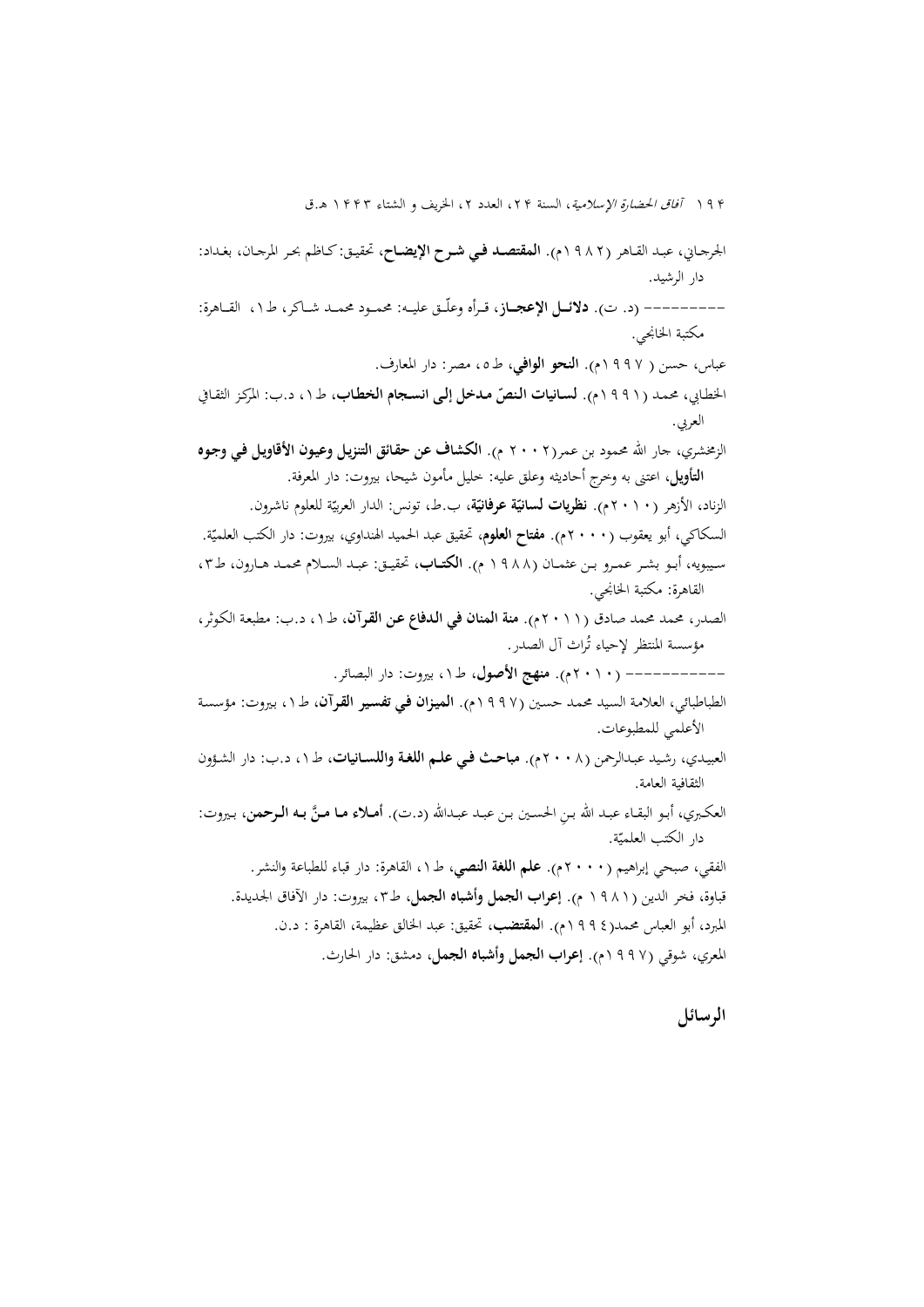توظيف القضايا النحوية في دراسة الإحالات ... (ضياء شيال بديوي آل أزيرج وآخرون) ١٩٥

الخزاعــي، علــي جاســب عبــداالله ( ٢٠٠٥ م). **قـــراءة الـــنص القرآنـــي عنـــد الســـيد محمـــد الصـــدر**، رســالة ماجســتير، إشــراف عبــد الواحــد زيــارة إســكندر وســليمة جبــار غانم،كليــة التربيــة للعلــوم الإنســانية، جامعــة البصرة، العراق. المعموري، أسعد جواد كاظم ( ٢٠١٤ م). **البحـث النحـوي عنـد السـيد الصـدر**، رسـالة ماجسـتير، إشـراف أ. م. د. صالح كاظم عجيل الجبوري، كلية التربية للعلوم الإنسانية، جامعة بابل، العراق.

#### **References**

Al quran alkrim

- Abn Aqeel, B. (1980-1990). Sharh Abn Aqell of Alfiyatu Abn Malik,  $20<sup>th</sup>$  edition, Dar Al Turath, Cairo. [In Arabic].
- Abn Eashwr M., (1984). Altahryr Waltanwyr,Al-dar Al-tonesia Lelnashr. [In Arabic].
- Abn Eatiah, (1981) .Almharr Alwjyz Fy Tfsyr Alktab Alazyz, Investigation, AlFaruqi and others,  $1<sup>st</sup>$  edition, Al Doha. [In Arabic].
- Abn Hisham A., (1999). Mughni Al-Labib an Kutub Al-Aarib, Investigation and comment, Barakat Yusuif Hubud, 1<sup>st</sup> edition, Sharikat dar Alarqum bin abi Alariqam, Beirut, Lebanon. [In Arabic].
- Abn malik M., (1977). shath altashil, Investigation:abd alrahman alsayid, and Muhamad badawi almakhtun, Dar hajar.[In Arabic].
- Abn Yaeish, A., sharh almufasal, Investigation,Ahmed Elsayed Ahmad and Ismail Abdel-Gawad abdel Ghani, al-Tawfikiya Bookshop ,Cairo. [In Arabic].
- Al Jurjani, A., (1982). alMuqtasid fi sharh al-idah, Investigation, Kazim bahr almarjan, Iraqi republic, Ministry of culture and media, Dar al Rasheed, Baghdad. [In Arabic].
- Al Jurjani, A., Dala'il al-Ijaz, Read and comment it: Mahmoud Mohamed Shaker, Publisher AlKhanji Library. [In Arabic].
- Alakbari A., Imlaa ma manna bihi al Rahman, Dar al kotob al ilmiyah, Beirut. [In Arabic].
- Alastar abadi R., (1982). Shafi'i ibn al-hajib,Dar al-Kutub aleilmia, Beirut, Lebanon. [In Arabic].
- Alfaqy S., (2000). Elim allugha alnasiyi,  $1<sup>st</sup>$  edition, Dar qubaa for printing and publishing, Cairo. [In Arabic].
- AlKhatabi, M., (1991). Lisaniaat alnas madkha alaa ainsijam alkhitab,  $1<sup>st</sup>$  edition, Arab Cultural center. [In Arabic].
- Almaeariy SH. (1997). Aerab aljamal waashibah aljmal, 1<sup>st</sup> edition, Dar alharith, Damascus, Syria. [In Arabic].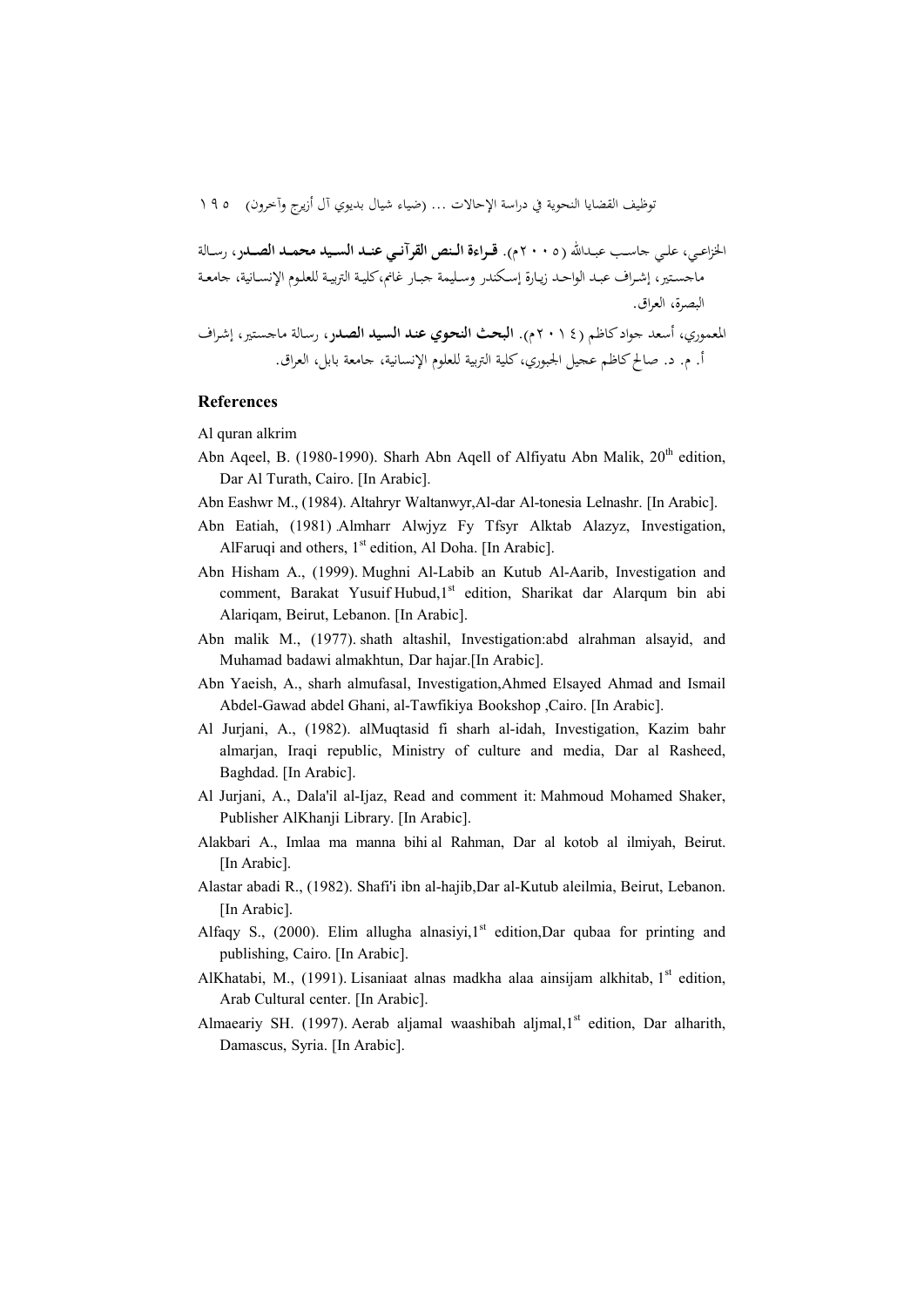- Almubarrad M., (1994). Almuktetheb,Investigation: Abdul khaleq azima.Cairo. [In Arabic].
- Al-obaidi R., (2008). Mabahith fi elim allugha wallisaniaat, 1st edition, Dar alshuwuwn altaqafiat aleama
- Alsaadr M., (2010) Manhaj al-usul, 1<sup>st</sup> edition,Dar wamaktabat albasayir, Beirut, Lebanon. [In Arabic].
- Alsaadr M., (2011). Mena mannan in the defense of the quran, Al-kawthar pres,  $1<sup>st</sup>$ edition, muasasat almuntazar liahyaa turath al-alsadr. [In Arabic].
- Alsakakiu Y., (2000). Miftah aleulum, Investigation: abd alhamid alhindawi, Dar al-Kutub aleilmia, Beirut, Lebanon. [In Arabic].
- Altabtibai M., (1997). almizin fi tafsir alquran $1<sup>st</sup>$  edition, Alaalami-bookshop, Beirut, Lebanon. [In Arabic].
- Alzamakhshari M., (2002). Al-kashshaf, 1<sup>st</sup> edition, Dar almaerifa, Beirut. [In Arabic].
- Alzhar Z., (2010). Nazariaat lisania earifnia, Arab Scientific publishers, Dar mouhamd ali publishing, Tunis. [In Arabic].
- Bin Ghariba, A., (2010) madkhal ila al-nahw al-irfani, 1<sup>st</sup> edition, Dar Masciliana, Tunisia. [In Arabic]
- Buhairi S., (1997). Eilm lughat alnas. Almafahim waliatijahat, $1<sup>st</sup>$  edition, The Egyptian International Publishing company Longman, Cairo.[In Arabic]
- Hassan A., (1997). Alnahw alwafi,  $5<sup>th</sup>$  edition, Dar almaarief, Cairo. [In Arabic].
- Kaab Z., (1997). Diwan kaab bin zuhiar, Al-alamiah edition, Investigation: Ali faour, Dar al-Kutub aleilmia, Beirut, lebanon. [In Arabic].
- Qibawa F., (1981). Aerab aljamal waashibah aljmal, 3rd edition, Dar alafaq aljadida, Beirut. [In Arabic].
- Sibawayh O. (1988). Al Kitaab, Investigation: Abdul Salam Muhammad Haroun, 3rd edition, Al Khanji library, Cairo. [In Arabic].

#### **Masters Theses**

- Alkhizai A., (2005). Quraat alnas alquraani end asayd Muhammad asadr,College education for human sciences, University of Basra, Iraq. [In Arabic].
- Almamouri A., (2014). Albahth alnahwi eind asayd alsadr,College education for human sciences, University of Babylon, Iraq. [In Arabic].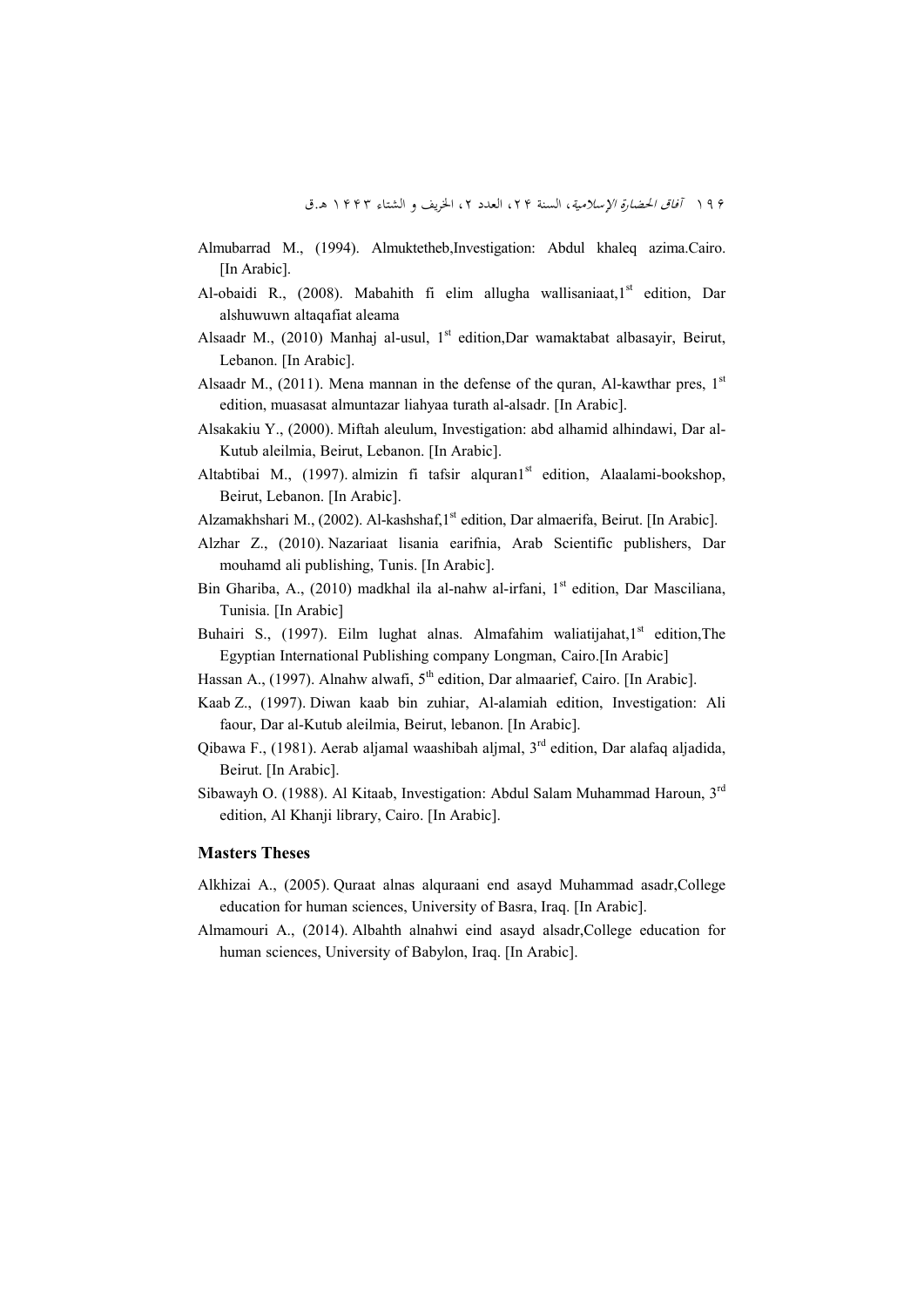*آفاق الحضارة الإسلامية*، پژوهشگاه علوم انسان<sub>ی</sub> و مطالعات فرهنگی دوفصل نامهٔ علمی (مقالهٔ علمی ــ یژوهشی)، سال ۲۴، شمارهٔ ۲، پاییز و زمستان ۱۴۰۰، ۱۶۷–۱۹۸

کاربرد قضایای نحوی در بررسی ارجاع از نظر سید صدر در کتاب *منة المنان* مطالعهی موردی ضمیر غایب ربطی

ضياء شيال بديوي آل أزير *ج*\* احمدرضا حیدریان شهری\*\*، مها خبر یک ناصر\*\*\*

 **\$%&**

همیت پژوهش حاضر در این است که تلاش دارد نظر به دیدگاه سید صدر مسائل دستوری، کاربست ضمیر سوم شخص را در تفسیر سورههای قرآن از خلال محورهای پنجگانهی ارجاع بررسی نماید. هدف این جستار، شناساندن سید صدر ً و دیدگاه حویاش در تفسیر قرآن است. این پژوهش بر بنیان توصیف و تحلیل و با هدف بررسی برخی مباحث دستوری مذکور، از جمله ارجاع ضمیر به مطالعه در مبحث مرجع و مصدر آن و بحث و بررسی این موضوع میپردازد؛ تحقیق حاضر برکنار از هر گونه جانبداری شخصی و تنها بر بنیاد اقتضای معنی صورت گرفته است. دستاورهای پژوهش نشان می دهد: کارکر دهای مسائل نحوی در کتاب منهٔ المنان، اهداف متفاوتی را در برمی گیرد مانند اینکه توجه به معنا متناسب با ساختار، جایگزین قواعد نحوی گردیده است و سید صدر توانسته است با کاربست ضمیر سوم شخص، بسیاری از ابهامات در زمینهی ساختار متن را برطرف سازد و بدین گونه او ایده مقدر دانستن و تاویل آن را در نحو رد نموده

\* دانشجوی دکتری رشتهٔ زبان وادبیات عربی، دانشگاه فردوسی، مشهد، ایران، mr.dheyaa1980@gmail.com \*\* دانشیار گروه زبان و ادبیات عربی، دانشگاه فردوسی مشهد، إیران (نویسندهٔ مسئول)، heidaryan@um.ac.ir

\*\*\* استاد گروه زبان و ادبیات عربی، دانشگاه لبنان، بیروت، لبنان، maha\_h86@hotmail.com تاريخ دريافت: ١۴٠٠/٠۶/٠٢، تاريخ يذيرش: ١۴٠٠/٠٩/٢٥

.

Copyright © 2018, IHCS (Institute for Humanities and Cultural Studies). This is an Open Access article distributed under the terms of the Creative Commons Attribution 4.0 International, which permits others to download this work, share it with others and Adapt the material for any purpose